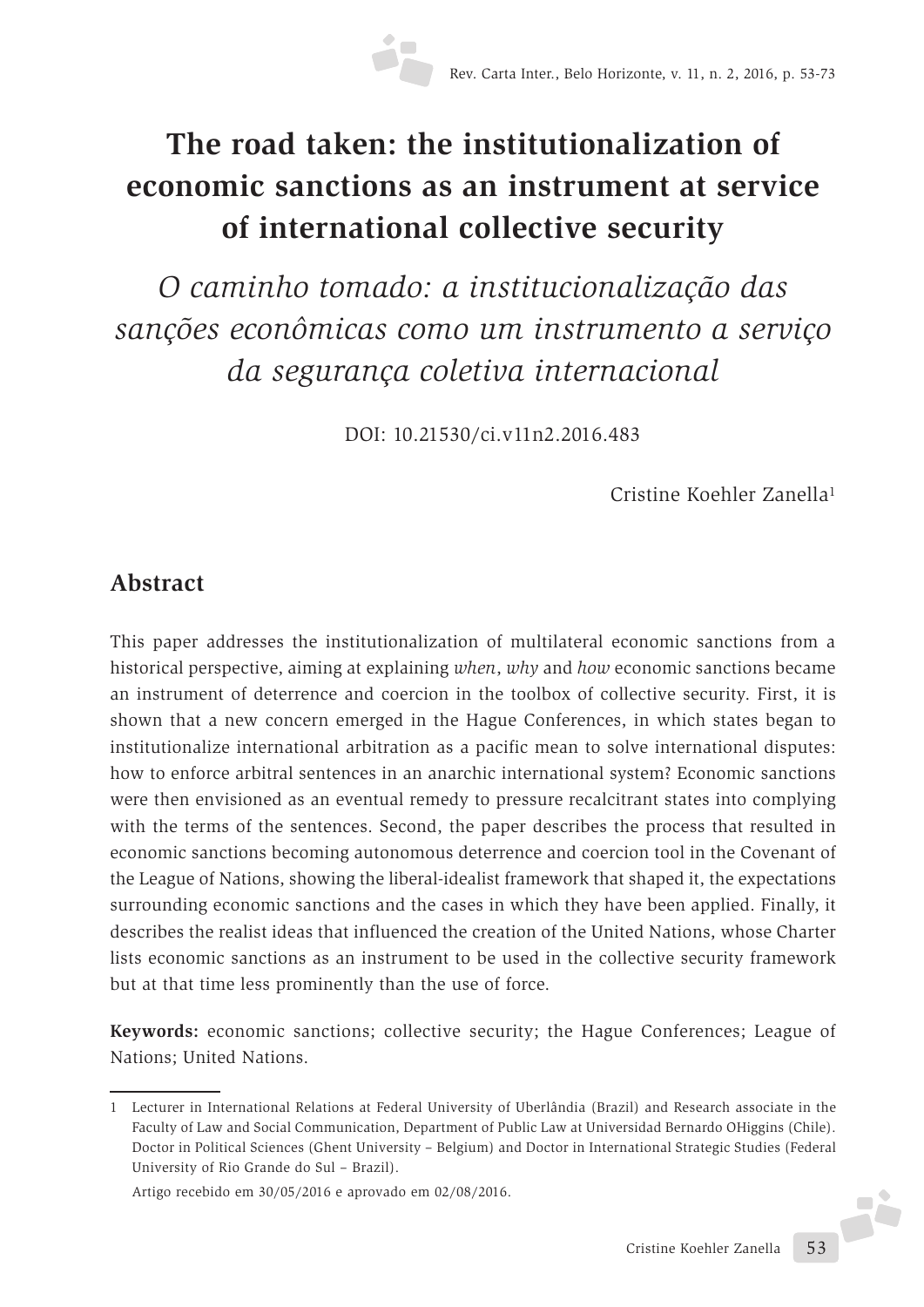

#### **Resumo**

Este artigo traça a institucionalização das sanções econômicas multilaterais a partir de uma perspectiva histórica, com o objetivo de explicar *quando*, *por que* e *como* as sanções econômicas se tornaram um instrumento de dissuasão e coerção a serviço da segurança coletiva. Para tanto, primeiro demonstra-se que uma nova preocupação emergiu das Conferências de Haia, quando os Estados começaram a institucionalizar a arbitragem internacional: como executar essas sentenças em um sistema internacional anárquico? É neste momento que as sanções econômicas passam a ser vistas como um eventual remédio para pressionar o Estado recalcitrante em cumprir com os termos de uma sentença desfavorável. Em seguida descreve-se o processo que resultou na institucionalização das sanções econômicas como uma ferramenta de dissuasão e coerção autônoma no Pacto da Liga das Nações. Apresentase como o referencial liberal-idealista moldou esse processo, as expectativas que existiam por trás das sanções econômicas e os casos em que sanções econômicas foram aplicadas. Por fim, o artigo descreve as ideias realistas que influenciaram a criação das Nações Unidas, cuja Carta constitutiva previu as sanções econômicas como um instrumento de segurança coletiva, mas àquele tempo lhes conferia papel menos proeminente que o uso da força.

**Palavras-chave:** sanções econômicas, segurança coletiva, Conferências de Haia, Liga das Nações, Nações Unidas.

### **Introduction**

ż<mark>.</mark>

In a world were governments and people buy and sell things, and invest and transfer money beyond national borders, it is crucial for states to maintain the international commercial and financial channels open. Closing these channels harms states' economic health. That is why economic sanctions are a painful instrument in the toolbox of international organizations, used to threat or coerce states to change their course of action.

Since the end of the Cold War, the United Nations has imposed more than twenty mandatory economic sanctions<sup>2</sup> in name of collective security. This represents a substantial increase comparing to only two mandatory economic sanctions imposed from 1945 to 1989. The content of economic sanctions is also quickly changing. Present day sanctions are becoming increasingly targeted, in contrast to the mostly comprehensive sanctions imposed in the beginning of the

<sup>2</sup> Mandatory economic sanctions are the ones imposed by the Security Council and that all states are constrained to obey.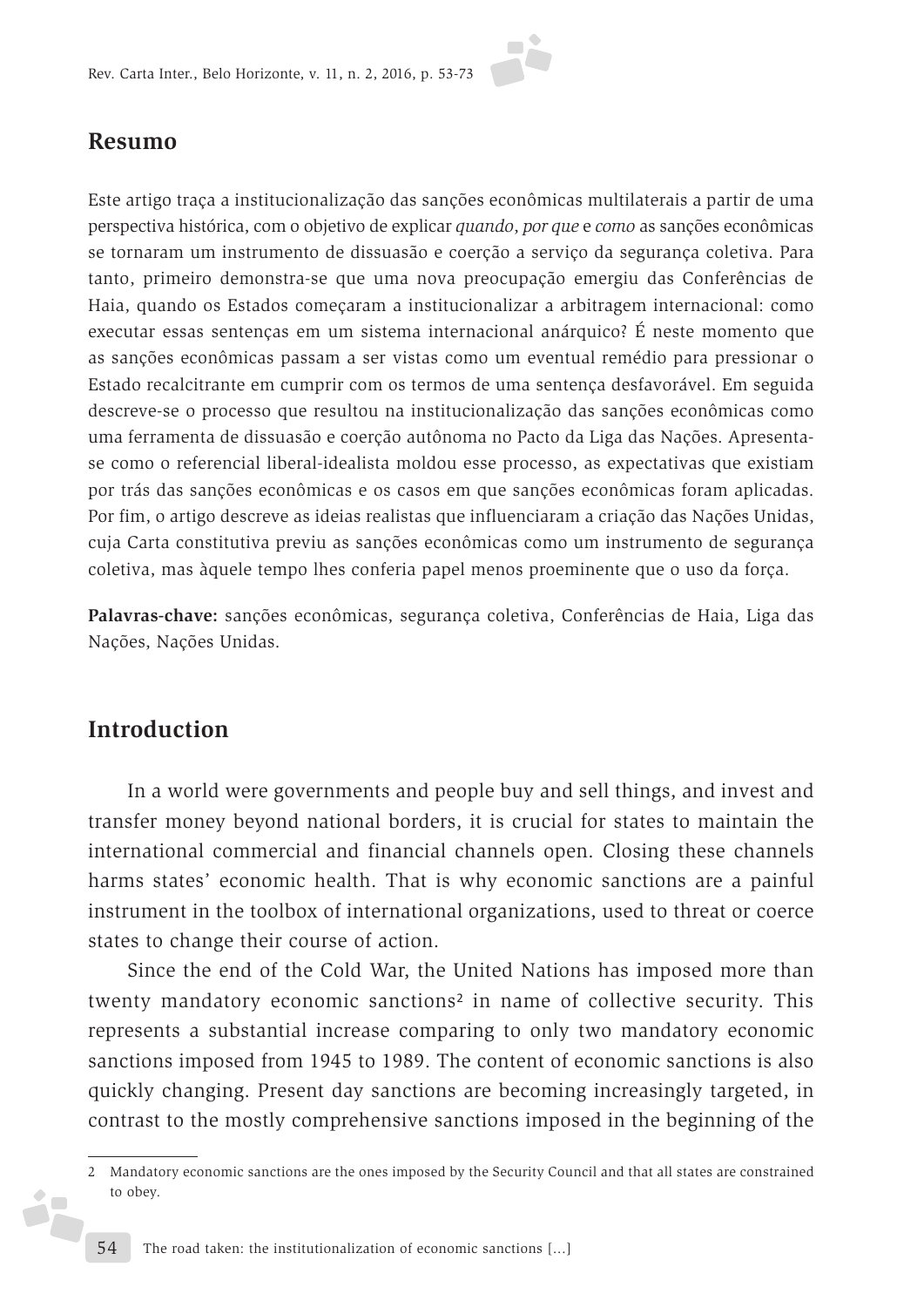1990s.3 But when, why, and how economic sanctions became an instrument of deterrence and coercion in the toolbox of collective security? To answer these questions this article is divided in three parts.

First, it is shown how the Hague Conferences, in which states began to institutionalize international arbitration as a pacific mean to solve international disputes, created a concern over how to enforce arbitral sentences in an anarchic international system. Economic sanctions were foreseen, at least theoretically, as an effective remedy to pressure recalcitrant states, defeated in international arbitration, to comply with the terms of the sentence.

Second, the article explores the process of inserting economic sanctions in the Covenant of the League of Nations as an autonomous tool of deterrence and coercion to be used against states that have threaten or broken peace. It is shown how the liberal-idealist framework shaped this process, the existing expectative behind it, and the cases in which economic sanctions were applied as well as the outcomes reached.

Finally, the article describes the realist ideas that influenced the creation of the United Nations (UN). In the UN's institutional framework, use of force gained prominence over economic sanctions, which was perceived as a naïve and liberal-inspired tool. Time, however, would prove economic sanctions an increasingly important tool serving collective security.

### **The Hague Conferences and the question on arbitration decisions' enforcement**

The first Hague Conference was proposed by Tsar Nicholas II. In 1898, he invited the major powers to jointly discuss mechanisms of arms control and peaceful means of conflict resolution.

The late XIX century and the beginning of XX century were the apex of the system of complex alliances between European countries. This system has a date and place of birth: the 1815 Congress of Vienna, held after the end of the

J.

<sup>3</sup> Comprehensive sanctions have also been called *collective* sanctions and their aim is to "hit the nation as a whole, including individuals and groups that are not particularly responsible [for the situation that triggered the sanction]" (GALTUNG, 1967, p. 381). *Targeted* sanctions, by their turn, are imposed on individuals or non-state entities. The high humanitarian costs of comprehensive economic sanctions imposed on Iraq and Haiti (GARFIELD, 1999) and the rise of international individual accountability made UNSC rely mainly on targeted sanctions since the mid-1990s (GIUMELLI, 2011, p. 11-12).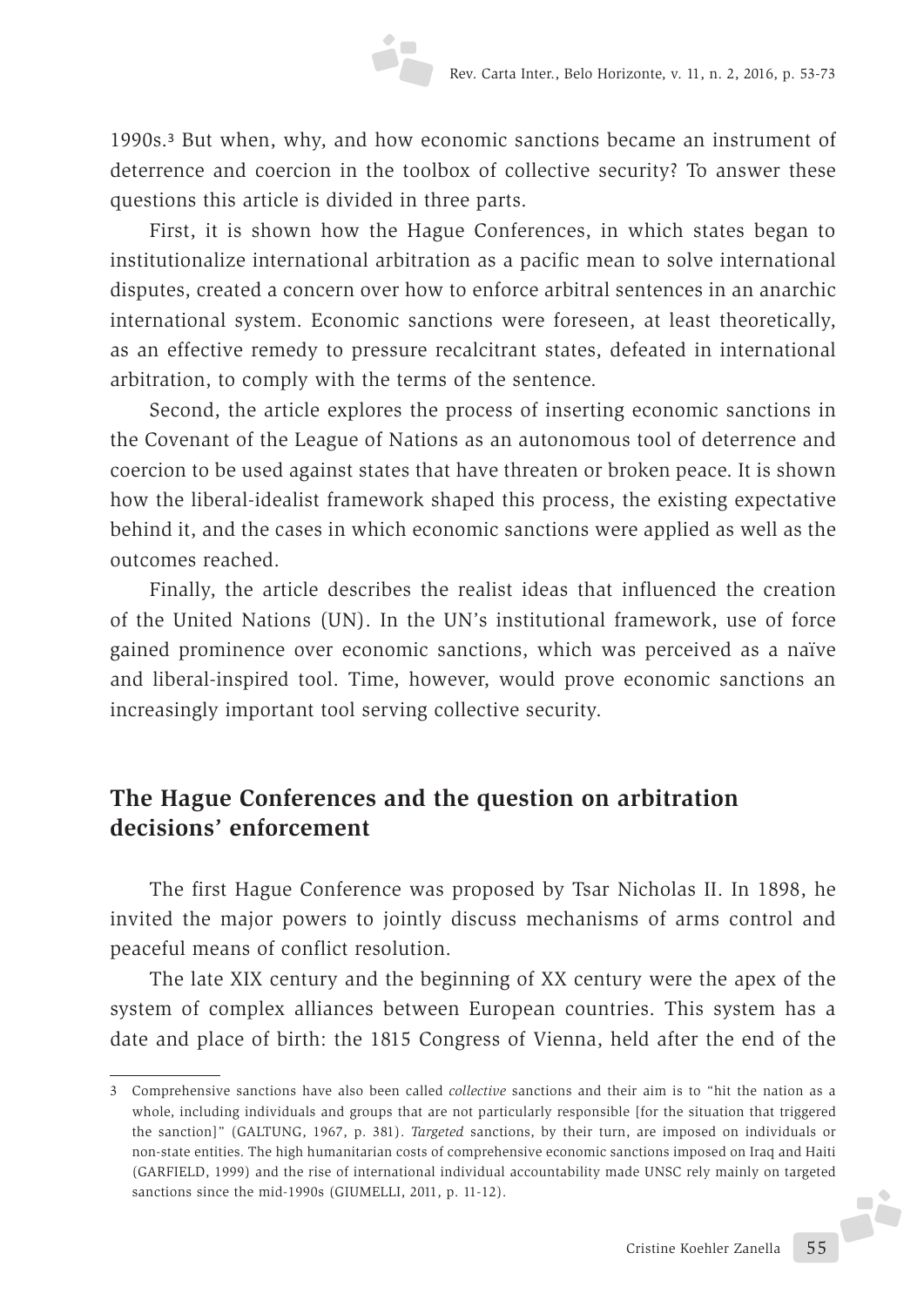

Napoleonic wars: "at the end of the nineteenth century the traditional system of empires, built on the basis of power relations, mainly military or economic, reached its maturity"4 (DI NOLFO, 2002, p. vii). Therefore, it's not surprising that the Tsar's invitation to discuss arms control and peaceful settlement of disputes caused astonishment and produced little expectation in most European capitals (EYFFINGER, 1999, p. 16).

Despite incredulity, all major powers attended the conference in 18995. According to Abler, two reasons can explain their attendance: (i) even without believing in the potential of achieving effective results, no one wanted to be responsible for the failure of the conference; and (ii) most importantly, the Tsar's letter of invitation and the carefully drafted agenda limited some more controversial issues. For example, on the agenda for discussion was a proposal for international arbitration which was less threatening to the invitees than the issue of arms control (ABLER, 2008, p. 15-16).

Between May and July 1899 the twenty-six states represented at the Conference issued six *voeux*, three declarations and three conventions<sup>6</sup>: (i) Convention for the Pacific Settlement of International Disputes, (ii) Convention with respect to the Laws and Customs of War on Land, and (iii) Convention for the Adaptation to Maritime Warfare of the Principles of the Geneva Convention of 22 August 1864. The First Convention is considered the greatest advance on multilateral instruments available to states to deal with peace and security issues made by the two Hague conferences. In fact, the Second Hague Conference, held in 1907, failed to establish a system of compulsory arbitration for the resolution

j.

<sup>4</sup> In the original: "alla fine del secolo XIX il sistema degli imperi tradizionali, costruiti sulla base di rapporti di forza prevalentemente militari o economici, raggiunse la sua maturità".

<sup>5</sup> Sovereigns and heads of state represented at the first Hague Conference: "His Majesty the German Emperor, King of Prussia; His Majesty the Emperor of Austria, King of Bohemia, etc., and Apostolic King of Hungary; His Majesty the King of the Belgians; His Majesty the Emperor of China; His Majesty the King of Denmark; His Majesty the King of Spain, and in his name Her Majesty the Queen-Regent of the Kingdom; the President of the United States of America; the President of the United States of Mexico; the President of the French Republic; Her Majesty the Queen of the United Kingdom of Great Britain and Ireland, Empress of India; His Majesty the King of the Hellenes; His Majesty the King of Italy; His Majesty the Emperor of Japan; His Royal Highness the Grand Duke of Luxemburg, Duke of Nassau; His Highness the Prince of Montenegro; Her Majesty the Queen of the Netherlands; His Imperial Majesty the Shah of Persia; His Majesty the King of Portugal and the Algarves; His. Majesty the King of Rumania; His Majesty the Emperor of All the Russias; His Majesty the King of Serbia; His Majesty the King of Siam; His Majesty the King of Sweden and Norway; The Swiss Federal Council; His Majesty the Emperor of the Ottomans; and his Royal Highness the Prince of Bulgaria. (SCOTT, 1920, p. 161)

<sup>6</sup> Conventions and Declarations are non-binding to the signatory states. Voeux are wishes and, as such, express expectations on how discussions can evolve. They indicate general guidelines for further discussions on issues in which the delegates failed to reach an agreement. Voeux are not binding. (BAKER, 2011)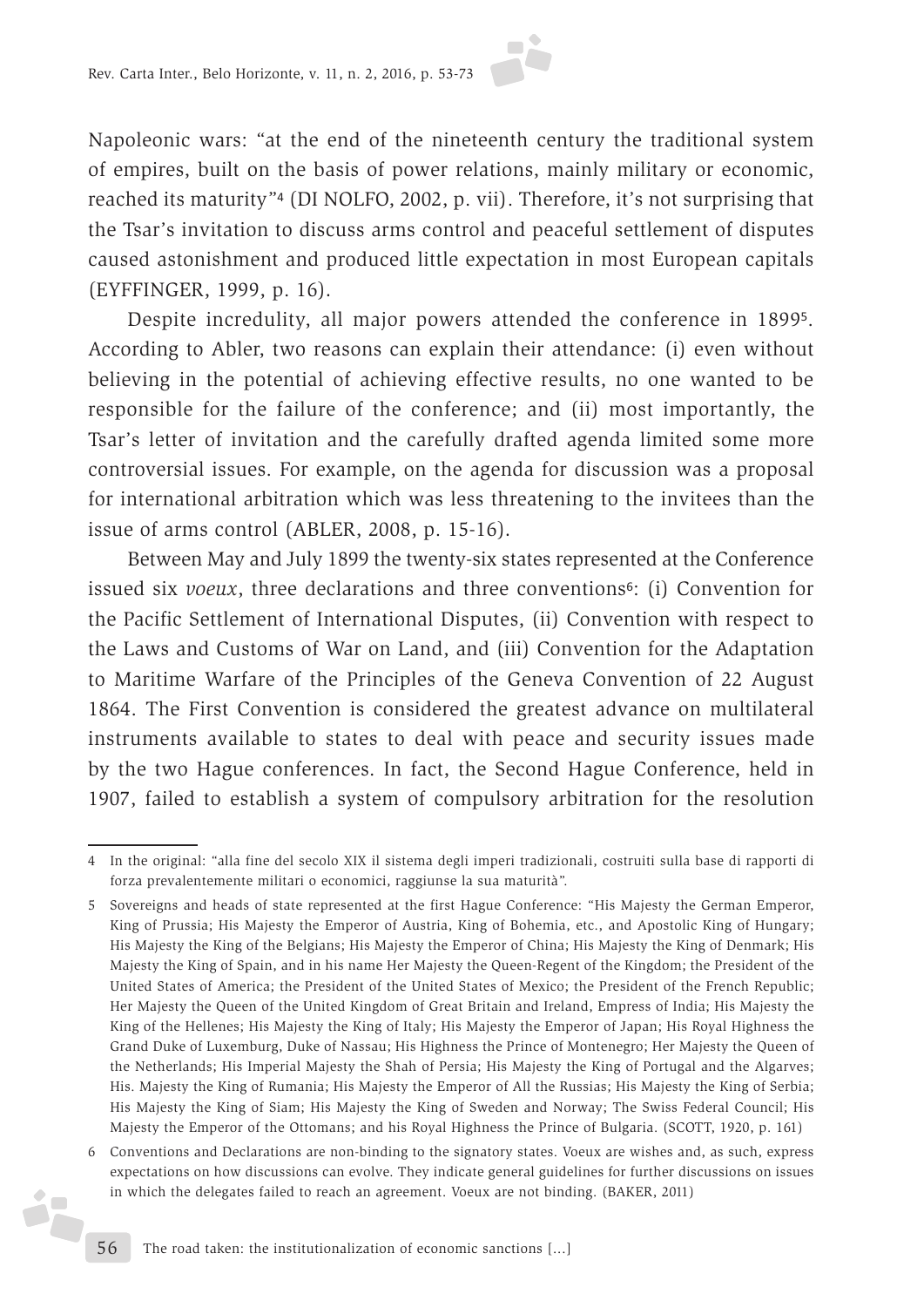of disputes between states. Thus, despite the limits of the voluntary system of conflict resolution, which was anchored in good offices, mediation, conciliation and international arbitration, it is remarkable that the states also agreed on creating the Permanent Court of Arbitration, the first permanent international institution created to arbitrate international conflicts in a "system of empires" era. The preface of "The Proceedings of the Hague Peace Conferences" stated:

> The Peace Conferences held at The Hague were the first truly international assemblies meeting in time of peace for the purpose of preserving peace, not of concluding a war then in progress. They marked an epoch in the history of international relations. They showed on a large scale that international cooperation was possible, and they created institutions—imperfect it may be, as is the work of human hands,— which, when improved in the light of experience, will both by themselves and by the force of their example promote the administration of justice and the betterment of mankind (SCOTT, 1920).

Following the progressive institutionalization of international arbitration, a new question emerged: how to enforce arbitral sentences. The international community had not at that time deliberated on tools to pressure a state that had voluntarily participated in the international arbitration to comply with the sentence. Sanctions were then proposed as tools to pressure recalcitrant states to comply with the terms of the sentence. Jacques Dumas, a French jurist, noted in a seminal 1911 study that the success of the most elaborate instrument to peacefully settle international disputes, created in the Hague Conferences – arbitration – depended on finding a solution to arbitral sentences enforcement:

> It has always been urged, both by skeptics and by believers, that the test of the practicability of international arbitration stands on the question of sanctions (DUMAS, 1911, p. 934).

Dumas (1911) categorized sanctions as political, legal, criminal, and economic, according to their "moral" substance. After presenting data and highlighting interconnections on the world economy he sustained that, in such an international context, political economy could provide various instruments for the enforcement of arbitral sentences. He noted that one of the most effective economic tools would be cutting foreign currency transfers that could be used to finance war.

Interestingly, Dumas considered economic sanctions focused on trade dangerous to senders, precisely because of economic interdependence. He underlined that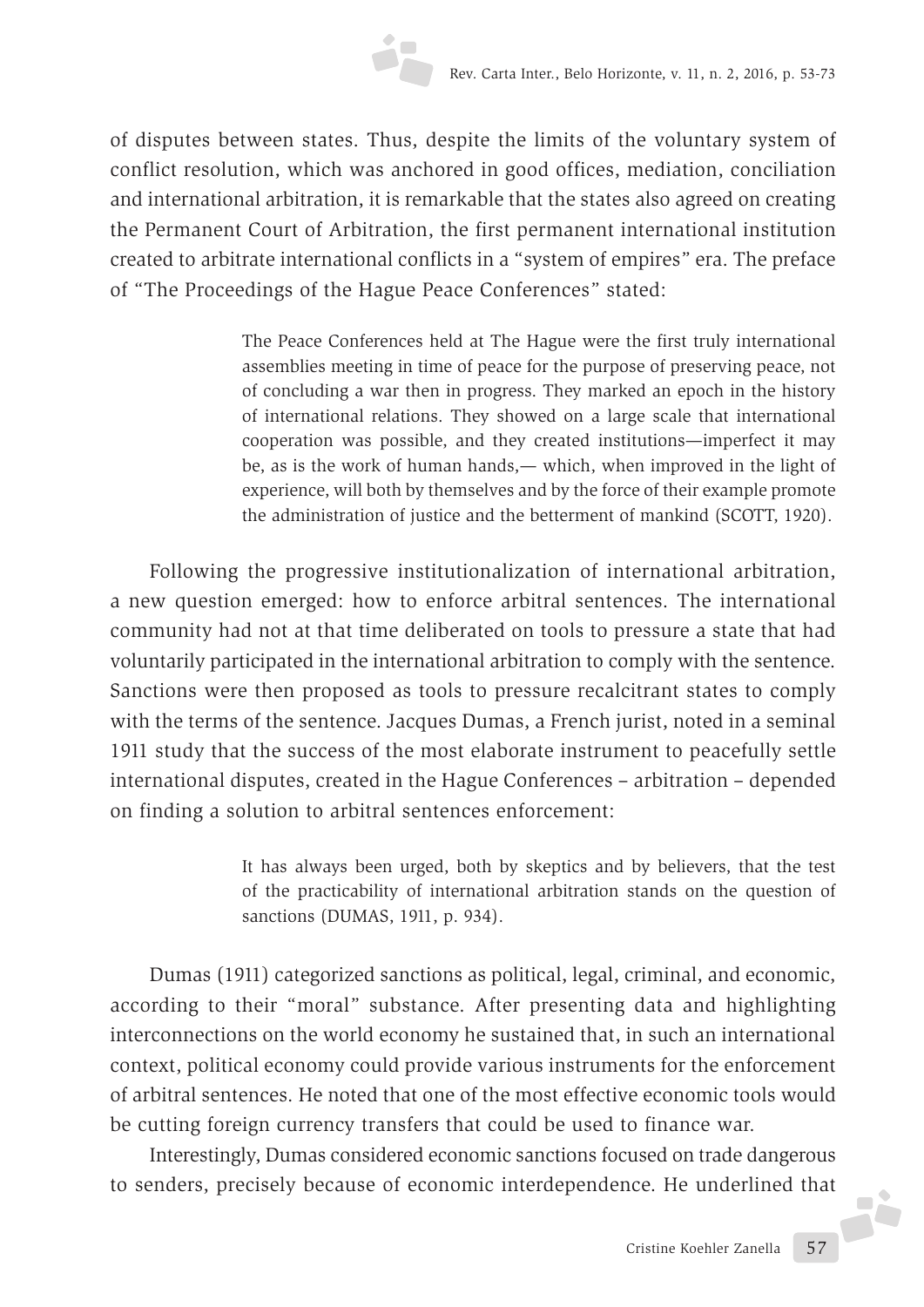

these sanctions could effectively damage the target state's economy, but would also harm the sender because (i) the sender state would be deprived of imports, what could compromise its economy and (ii) if the sender state wants to sell in international trade, it needs to buy, since imports are paid with exports:

> Too many people believe, as soon as political economy is concerned, that no better sanction could be thought of than boycotting the produce, and, as a general rule, all exportations of the unwilling state. Such a sanction may be practicable sometimes when the foreign trade of that state is of such a kind that the other nations can stop commercial intercourse with it without any inconvenience to themselves. But the increasing international character of trade and industry will more and more render boycotting impossible. The placing of an embargo upon the purchase of needed products amounts to twofold self-punishment, first because we would remain deprived of necessary articles, even perhaps of raw material, without which our own industry could not thrive, and, secondly, because importations are always paid for with exportations and our unwillingness to buy results in an impossibility to sell (DUMAS, 1911, p. 948).

History would prove Dumas´s predictions wrong. The imposition of economic sanctions by international community increased. Their intense use by the United Nations Security Council since 1990 seems less conditioned to how interconnected the global economy is and more aligned to the structure of political and economic interests of the most powerful states. These interests are frequently promoted through international institutions and take advantage of their enforcement mechanisms in single states.

However, at these earlier stages, a concern on the sanctions effects on the population was raised. Dumas stated that making individuals pay for a state's transgressions inevitably works against the development of international law and, lastly, against peace. In this rationale lies the key to the evolution of economic sanctions in UNSC from comprehensive sanctions to smart sanctions in the 1990s7. Effects on the civilian population became a critical issue for the international community after the severe effects that followed the economic sanctions imposed on Iraq from 1990 to 2003 and on Haiti from 1993 to 1994.

Dumas did not fail to recognize that trade sanctions might be feasible when international trade could be stopped without major inconveniences to the senders.

Š,

<sup>7</sup> "In a time when the progress of international law consists in limiting all conflicts to governmental concerns, and putting the individual out of their sphere, boycotting would be all the more inconsistent with modern doctrine, since it is intended to make the individual pay for the faults of the state" (DUMAS, 1911, p. 949).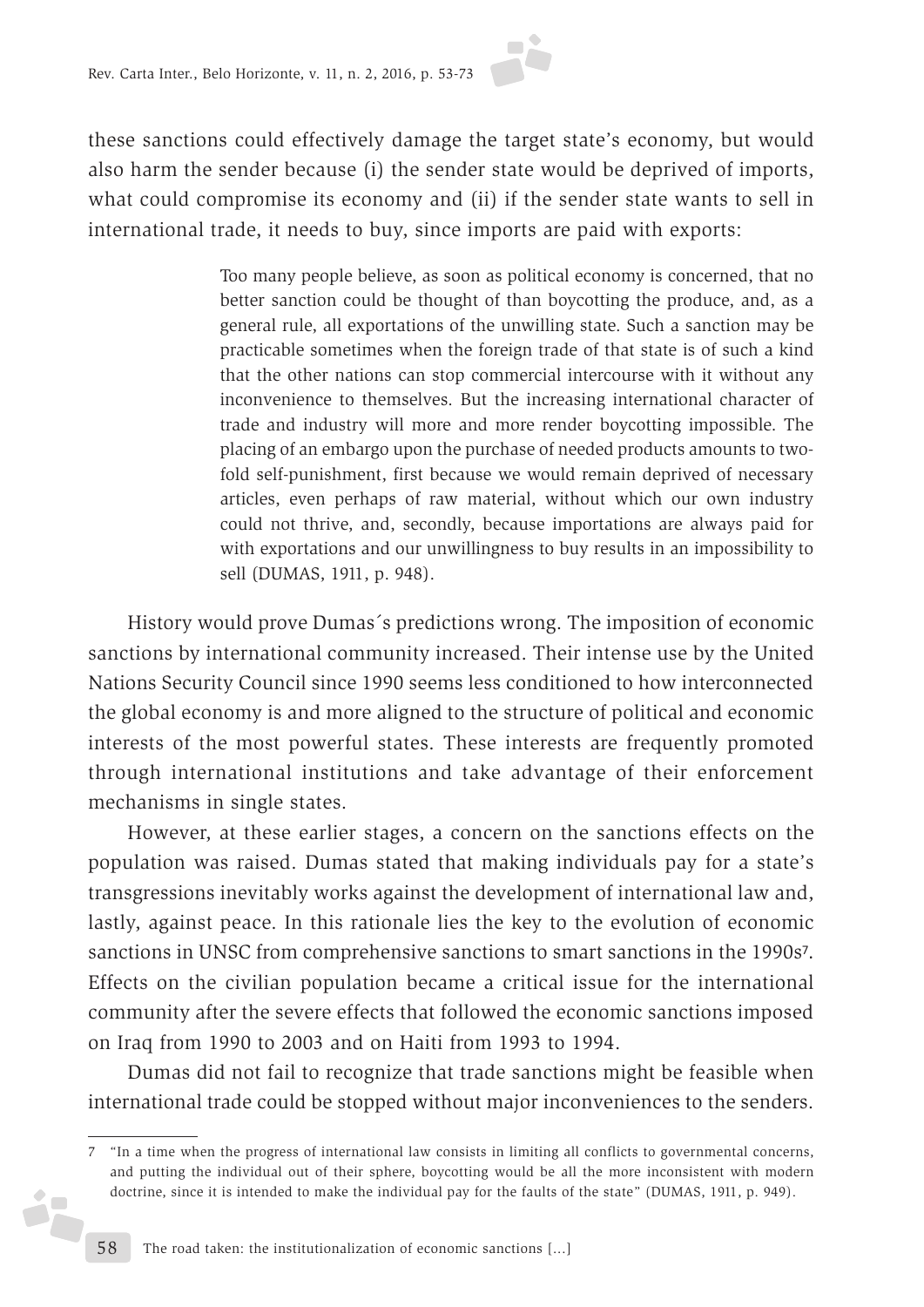So, whether commercial or financial, whether their effects on civilians were acceptable or not, the first steps were already given to the acceptance of economic sanctions as an enforcement mechanism. They would be instruments to remedy the lack of a legitimate international force to enforce arbitral sentences. Economic sanctions could, thus, be a safeguard to peace and international security.

## **The League of Nations: economic sanctions to promote collective security**

In spite of the good intentions and normative progresses of the Hague Conferences, it took a conflict involving the death of more than 4 million Russian, French, British and American people to awaken states to the necessity of building an international political system guided by principles different from those emerging from the balance of power8. Woodrow Wilson sponsored a new way of organizing the international system. On 22 January 1917 the President of the United States held before the US Senate the world need for an organized peace:

> The terms of the immediate peace agreed upon will determine whether it is a peace for which such a guarantee can be secured. The question upon which the whole future peace and policy of the world depends is this: Is the present war a struggle for a just and secure peace, or only for a new balance of power? If it be only a struggle for a new balance of power, who will guarantee, who can guarantee, the stable equilibrium of the new arrangement? Only a tranquil Europe can be a stable Europe. *There must be, not a balance of power, but a community of power; not organized rivalries, but an organized common peace* (WILSON, 1917). [emphasis added].

Believing in the power of deterrence that a joint international response would have against states that threatened or breached peace, Wilson proposed a totally new conformation to international society: the community of power.

> What Wilson meant by 'community of power' was an entirely new concept that later became known as 'collective security' (KISSINGER, 1994, p. 51).

<sup>8</sup> Balance of power is a core concept to classical realist and neorealist theories of international relations. "The concept of a balance of power implies an equilibrium of force as between the States or groups of States, within the system in question. Such a balance, it is asserted, works for peace since no State is in a position to seek hegemony. The balance may be conceived of as a status maintained by self-correcting natural forces or as the product of deliberate human intervention" (VAGTS, 2011).J.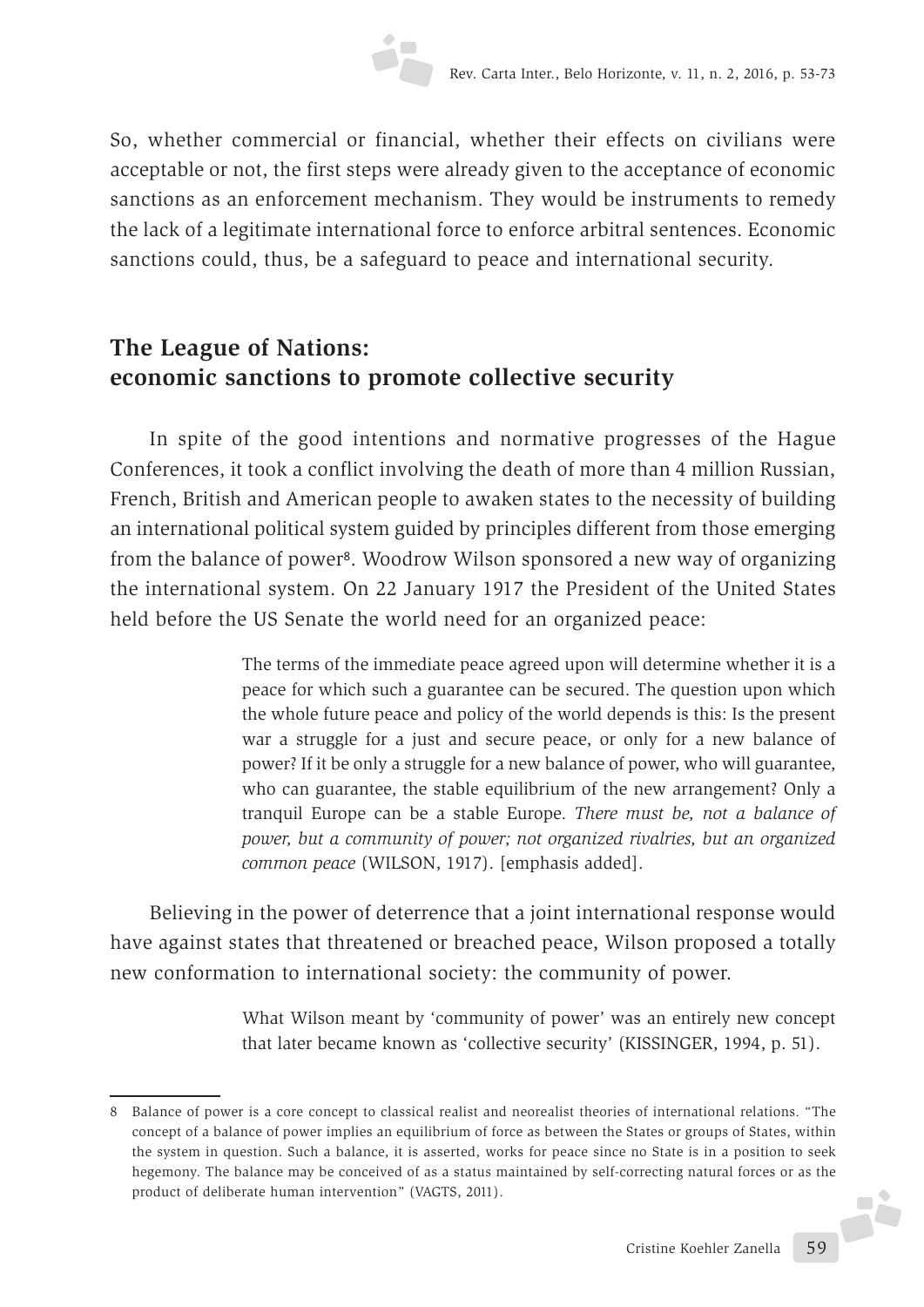In this new conformation, peace would be considered indivisible. It meant that a state's aggression would be considered a breach of the entire peace system and, when that happened, all non-aggressor states would unite to halt the belligerent.

Wilson's activism and the – mainly economic —power that the United States accumulated at the end of the First World War advocated in favor of the institutionalization of collective security. The new form of international politics would be operationalized by an international organization: the League of Nations – the first universal political international organization. In the League's architecture, for the first time international security became a collective responsibility, based on the acceptance that peace is indivisible and that all states have an interest in curbing aggression wherever and whenever it arises. If this threat of collective reaction failed, it would be necessary to adopt measures in response.

At that time, European countries, especially France, were apprehensive to predict effective mechanisms and measures to prevent violent conflict between nations. The demand was that the coming rules "must provide the sanctions necessary to insure their execution, and so prevent a false security from serving simply to facilitate new aggressions" (BERTRAM, 1932, p. 140).

More than a century after the industrial revolution had consolidated the ideas of classic economic liberalism between Western governments, it was not strange that measures which were intended to weaken the economic sector were perceived as a great tool of deterrence initially, or coercion if necessary. With the progressive interconnection of international trade and the possibility of collective action, they seemed to be potentially effective.

The British General Jan Christiaan Smuts was largely responsible for the central role that economic sanctions assumed in the League of Nations toolbox. He suggested, in a pamphlet of great influence released on the eve of the Paris Conference, the power of economic sanctions —both commercial and financial —and credited it a central role in the effectiveness of a broad League of Nations sanctions' mechanism<sup>9</sup> (BERTRAM,1932, 141). The measures that the League of Nations could effectively

Ď,

<sup>9</sup> Anton Bertram describes the context in which General Smuts' pamphlet comes to public attention and the influence it had on President Woodrow Wilson. Considering the terms of the pamphlet Bertram also stretches General's recommendations to the use of economic boycott as a powerful weapon: "I therefore recommend [...] (19) That the Peace Treaty shall provide that if any Member of the League break its covenant under paragraph (18) it shall ipso facto become at war with all the other Members of the League, which shall subject it to complete economic and financial boycott, including the severance of all trade and financial relations, and the prohibition of all intercourse between their subjects and the subjects of the Covenant-breaking State, and the prevention as far as possible of the subjects of the Covenant-breaking State from having any commercial or financial intercourse with the subjects of any other State, whether a Member of the League or not" (BERTRAM, 1932)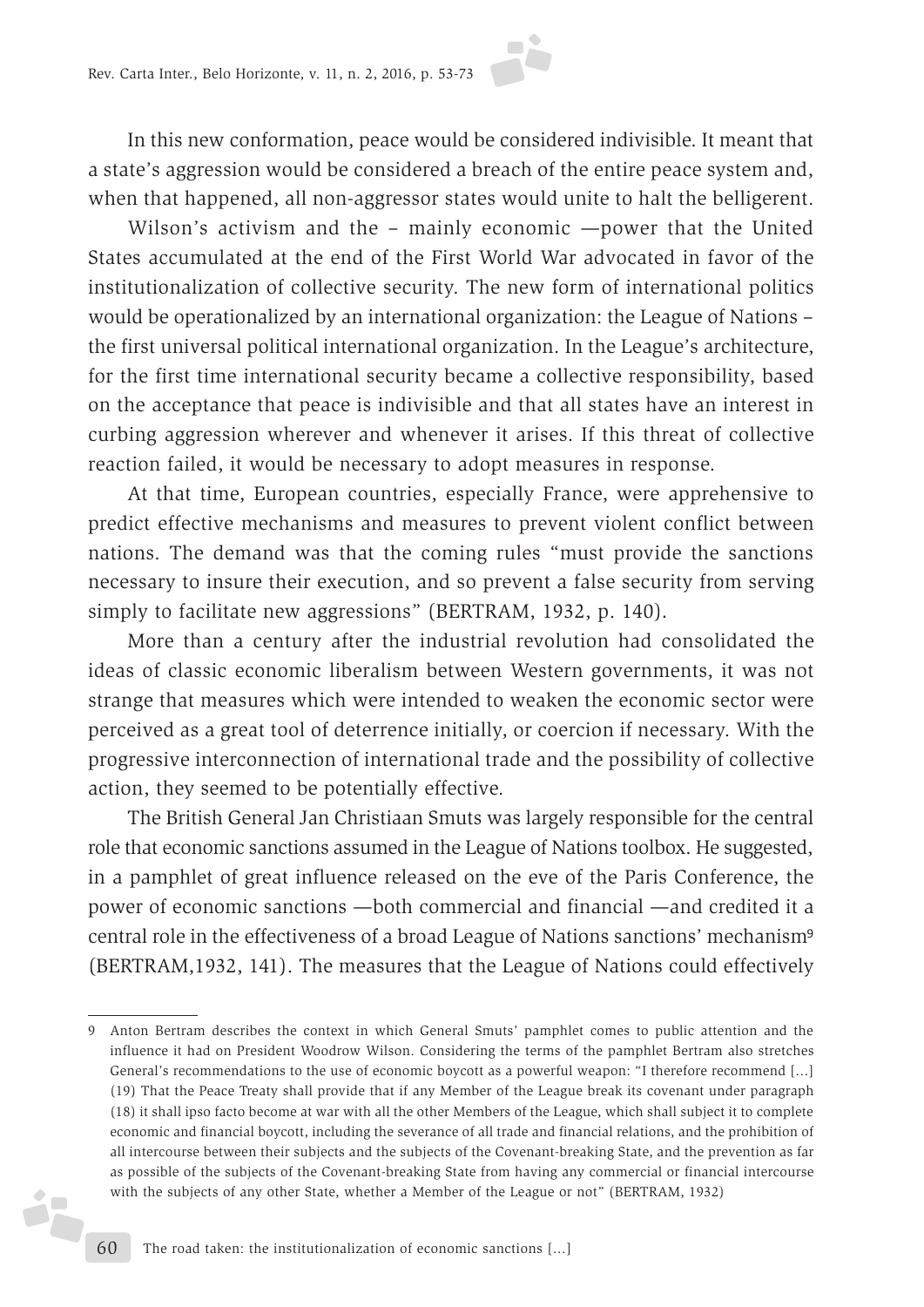take to restore peace when moral persuasion was not enough were finally put forward in article 16 of the Covenant of the League of Nations. Woodrow Wilson drafted this article incorporating economic sanctions as suggested by Smuts:

> Article 16. Should any Member of the League resort to war in disregard of its covenants under Articles 12, 13 or 15, it shall ipso facto be deemed to have committed an act of war against all other Members of the League, which hereby *undertake immediately to subject it to the severance of all trade or financial relations, the prohibition of all intercourse between their nationals and the nationals of the covenant-breaking State, and the prevention of all financial, commercial or personal intercourse between the nationals of the covenantbreaking State and the nationals of any other State,* whether a Member of the League or not. (LEAGUE OF NATIONS, 1919) [emphasis added].

Article 16 was considered "League's heart of collective security system"<sup>10</sup> (BARACUHY, 2005, p. 39). In it, the economic sanctions were legally codified and elevated to an autonomous deterrence and coercion mechanism, outside the war efforts, admitted to ensure collective security. To put it another way, economic sanctions were seen as a mechanism to prevent the use of force. This emerged from the recognition that the pressure that economic sanctions could exert conferred on them an irresistible power of persuasion:

> A nation that is boycotted is a nation that is in sight of surrender. Apply this economic, peaceful, silent, deadly remedy and there will be no need for force. It is a terrible remedy. It does not cost a life outside the nation boycotted, but brings a pressure upon the nation which, in my judgment, no modern nation could resist (PADOVER *apud* HUFBAUER et al. 2007, p. 1).

> It is the most complete boycott ever conceived in a public document, and I want to say with confident prediction that there will be no more fighting after that. There is not a nation that can stand that for six months (Bertram 1932, 144).

The rationality of states as well as some idealism, especially Woodrow Wilson's, who believed it was possible to transcend power politics and the endemic character of war11, strongly echoed in the rules of collective security that were put in place. The logic inherent in the economic sanctions' mechanism assumed the growing economic interdependence in international society and the rationality of states:

JŻ.

<sup>10</sup> In the original: "coração do sistema de segurança coletiva da Liga".

<sup>11</sup> The basic idea behind the liberal tradition is the assumption of rationality as a basic characteristic of humanity. It is the rationality that enables the transformation of social relations and leads to overcome the power politics and the endemic character of the war. (HERZ, HOFFMANN, 2004, p. 51).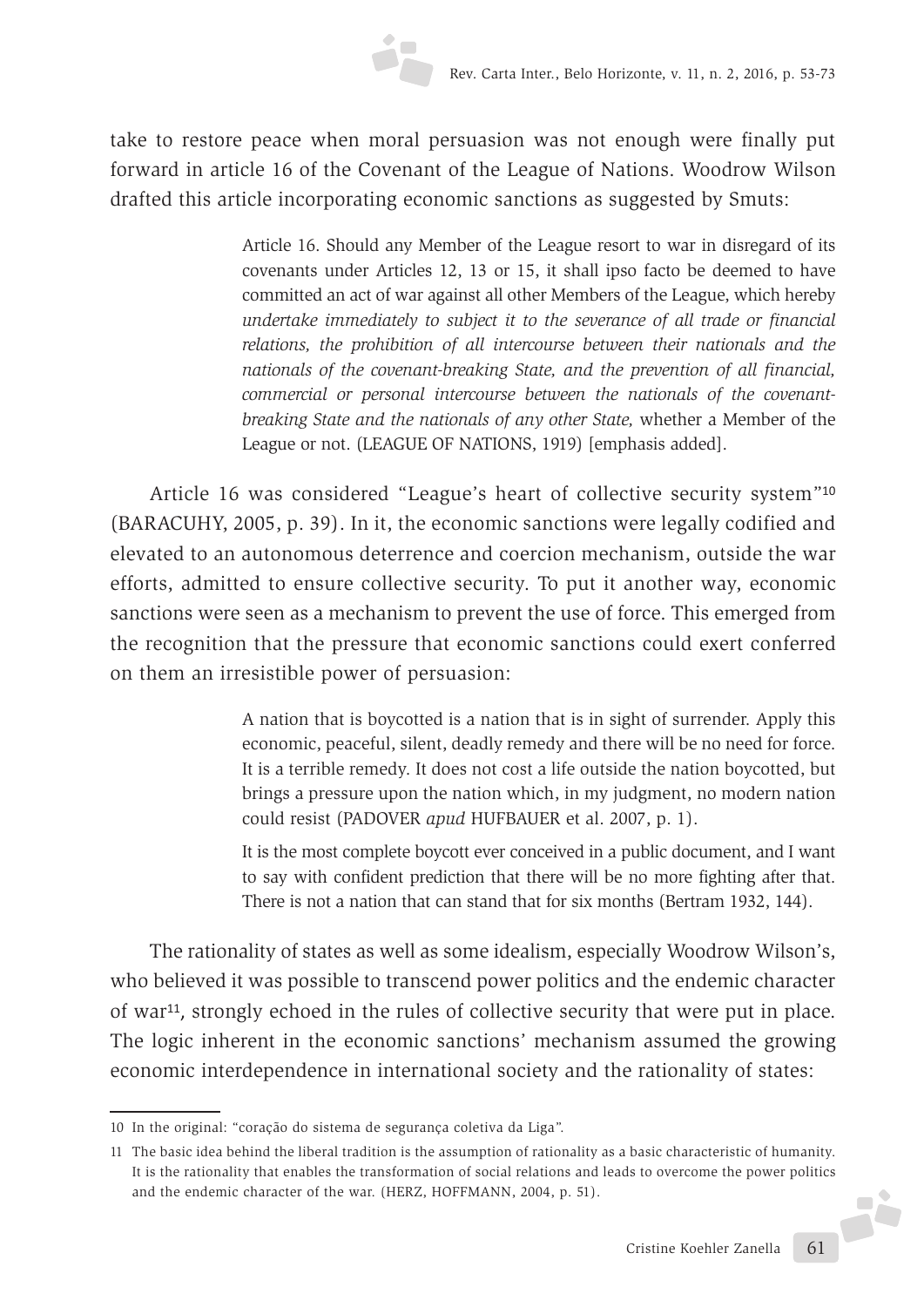

The theory was that the complexities of modern commerce had rendered no nation self-supporting and therefore capable of resisting a general economic boycott. A nation threatened with such a siege would not think it worthwhile to persist in a course of action liable to lead to that result. The League was thus based on optimistic assumption about the rationality of states and the effectiveness of economic pressures on them (RENWICK *apud* ABLER, 2008, p. 23).

When the League of Nations started working, questions soon emerged about the content and procedural rules that should be applied to economic sanctions. Article 16 listed measures that should be taken independently by individual states on the involvement of the League's Council. In 1921 "the Assembly of the League adopted guidelines stipulating that the Council could recommend to the member states an appropriate plan of action and secure the assistance of a technical commission" (KRISCH, 2012). In 1929, the International Blockade Committee was created. Its conclusions and recommendations, formally accepted by the General Assembly in the first report submitted, served to guide discussions about the implementation of economic sanctions by the League of Nations. In the "operation's scheme" to put in place economic sanctions, the Committee's first item was dedicated to clarify that economic sanctions should not be used as an act of war, but as a form of peaceful pressure. In addition, the Committee stressed that there should be a simultaneous and complete coordination mechanism; that economic disruptions should be gradually strengthened, preserving humanitarian relations; that the ban on food should be adopted only as an extreme measure; and finally, if – and only if – necessary in a situation unsolved by sanctions enforcement, the reactions of the League should develop into a state of war.

Since then, the League of Nations' economic sanctions were treated as a form of peaceful pressure to use against a state which decided on war or aggression in breaching Articles 12 to 15 of the League's Covenant<sup>12</sup>. The Liberal-idealist framework, considering the growing interdependence of states and believing in the rationality of relations between them, could not consider economic sanctions as anything other than an "irresistible pressure to which no nation could resist".

š,

<sup>12</sup> Articles 12 to 15 echoed the adoption, at League Covenant, of conciliation and arbitration procedures designed in the Hague Conferences. Moreover, art. 14 provided for the creation, as proposed by the Council, of a Permanent Court of International Justice [PCIJ]. The PCIJ worked from 1922 to 1940 and during this period dealt with 29 contentious cases and emitted 27 advisory opinions. (BIBLIOTECA VIRTUAL DE DIREITOS HUMANOS, 2013).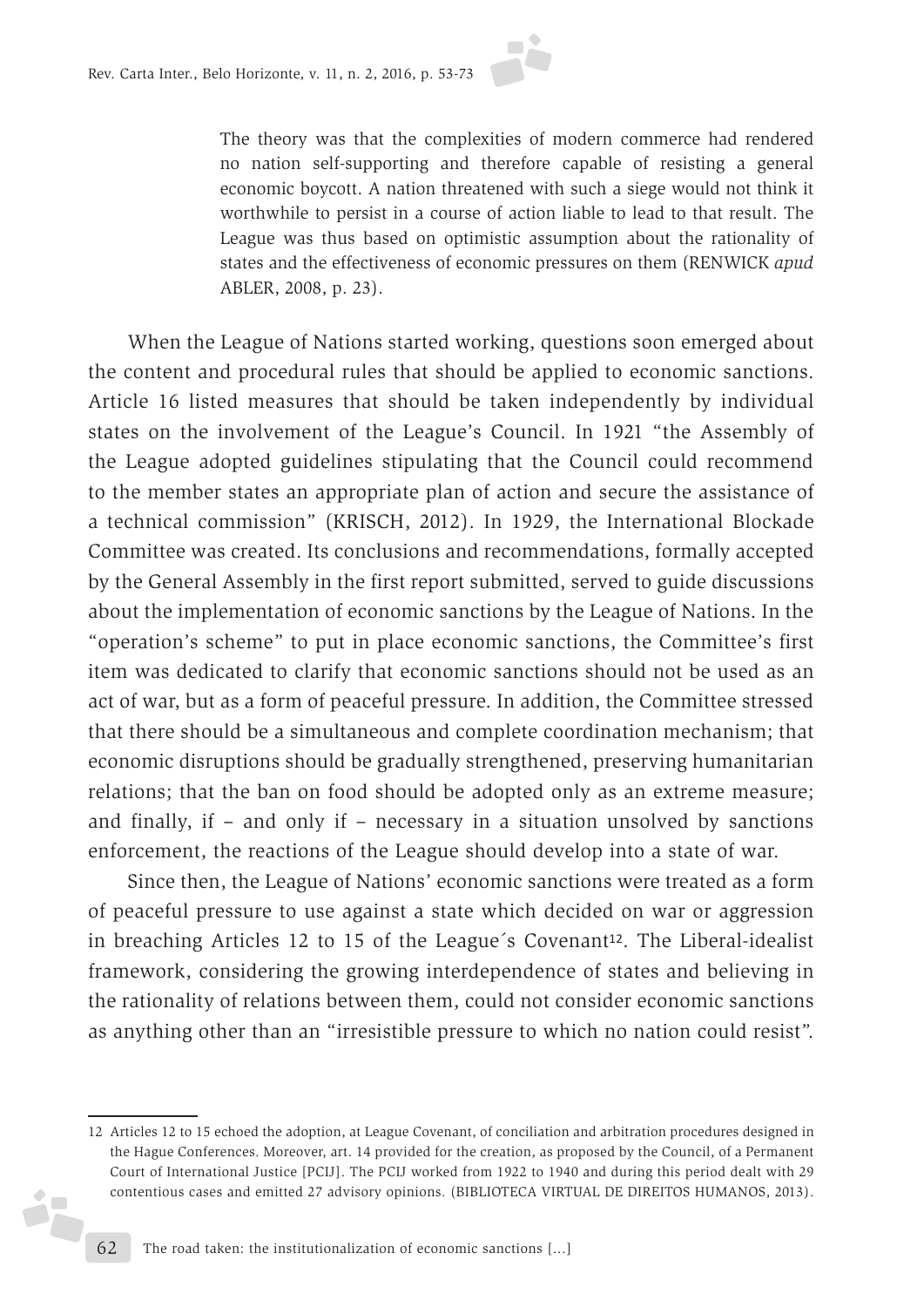As mentioned before, although peace was conceived as indivisible – a responsibility all and every state – states were responsible to assert, individually, if the obligation to enforce sanctions had effectively arisen. It was believed states would behave in good faith so there was not only an individual obligation to verify the need for sanctions but also a moral (not lawful) obligation to punish the emerging aggressor:

> Wilson's view prevailed as the Covenant ultimately provided for a voluntary approach for member states to decide, based on a unanimous recommendation of the League Council, whether they want to take military or economic measures against a member that had committed aggression (ALEXANDER, 2009, p. 21).

Hans Kelsen pointed out a structural deficiency in the "'League's heart of collective security system". He said there was a failure in Article 16 because despite prescribing immediate application of sanctions for those who violated Articles 12 to 15 (regarding disrespect of the obligation to submit the dispute to international jurisdiction), it was not clear who would declare that a state had violated the rules and would be therefore subject to sanctions<sup>13</sup>. All things considered, it would behoove each state to say whether or not the violation existed and, consequently, only in this case would emerge the obligation to apply sanctions (KELSEN, 1951).

Finally, the decision-making system of the League´s organs, based on unanimity, topped the list of normative difficulties at the institutional level for the application of sanctions. If considered the decision would be taken collectively, with the organization bodies in their entire composition, a member state should literally vote against itself in order to enforce the League's mechanism of sanctions.

The following table shows cases in which the system of economic sanctions under the League of Nations has been invoked. It is possible to notice initial successes, in the 1920s, when the Council's threats to use economic sanctions had some effect. In the 1930s, with the war winds approaching, the legal limits to adopt a sanction recommendation and the rising Germans threats buried the liberal expectations that with sanctions in place there would be no more military aggressions. Article 16 was effectively applied only in the conflict between Italy and Ethiopia.

<sup>13</sup> The Assembly of the League "adopted a number of amendments to the Covenant, which, for example, granted the Council the authority 'to give an opinion whether or not a breach of the Covenant has taken place'. The Council was also to recommend to the member States the appropriate moment for the application of economic enforcement measures. However, these amendments were never ratified and retained the character of non-F binding guidelines" (KRISCH, 2012).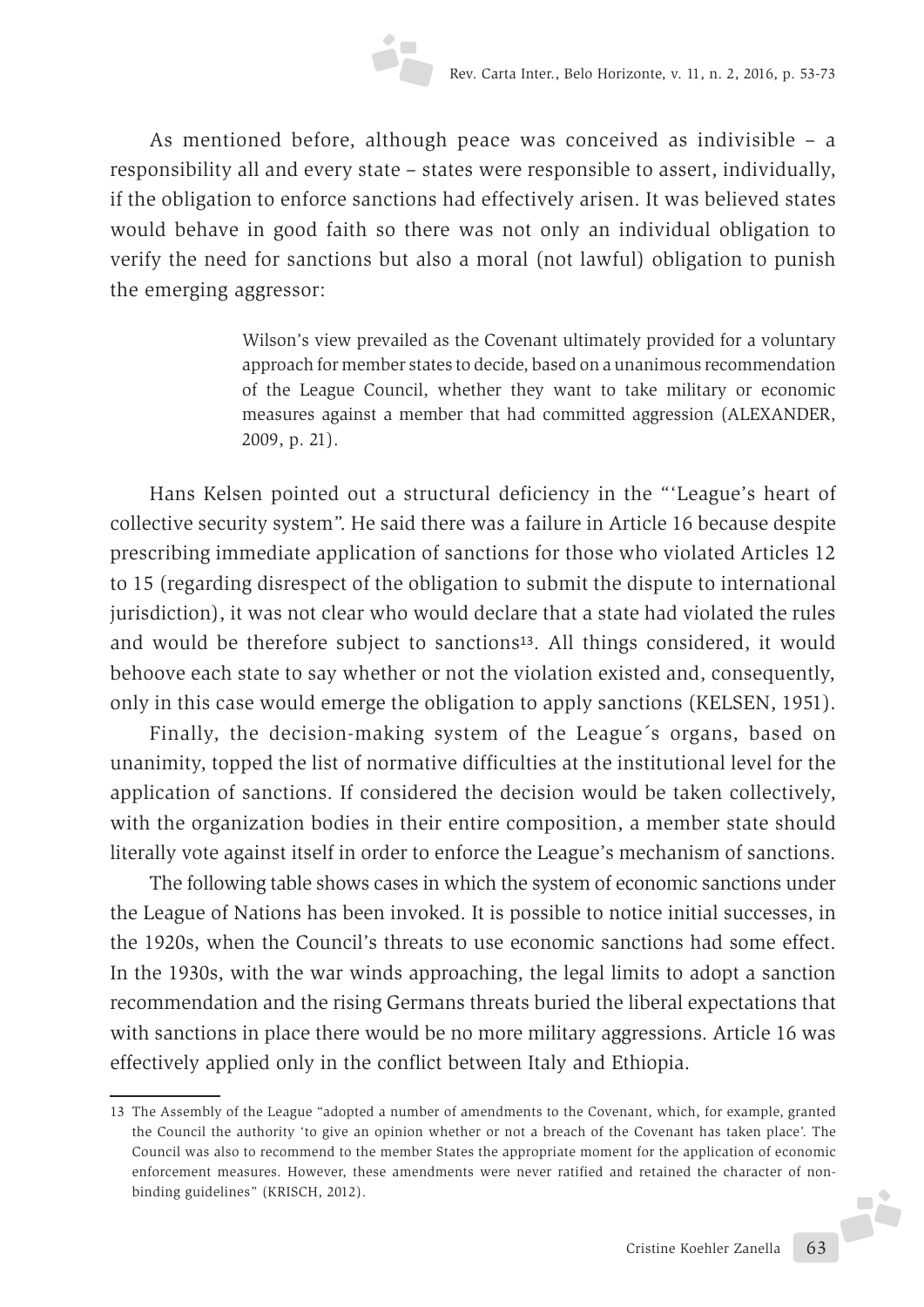

#### **Box 1 – Economic sanctions applied or threatened by the League of Nations**

| Year and<br>description                                               | <b>Targeted</b><br><b>State</b> | Cause                                                                                                            | <b>Outcome</b>                                                                                                                                                                                                                                                                                                                                                                                                                                                           |
|-----------------------------------------------------------------------|---------------------------------|------------------------------------------------------------------------------------------------------------------|--------------------------------------------------------------------------------------------------------------------------------------------------------------------------------------------------------------------------------------------------------------------------------------------------------------------------------------------------------------------------------------------------------------------------------------------------------------------------|
| 1920<br>Threat                                                        | Poland                          | Polish general seized Vilnius,<br>Lithuania's capital                                                            | Poland abandoned Vilnius before Council's<br>decision on the Lithuanian request for imposition<br>of sanctions                                                                                                                                                                                                                                                                                                                                                           |
| 1921<br>Threat                                                        | Yugoslavia                      | Invasion of Albania                                                                                              | League threatened Yugoslavia with sanctions and<br>the troops were withdrawn before the sanctions<br>were applied.                                                                                                                                                                                                                                                                                                                                                       |
| 1925<br>Threat                                                        | Greece                          | Conflict between Greece<br>and Bulgaria with friction in<br>the border area and Greek<br>occupation of territory | Greece agreed to a cessation of hostilities and<br>avoided sanctions.                                                                                                                                                                                                                                                                                                                                                                                                    |
| 1931<br>League<br>powerlessness<br>to impose<br>economic<br>sanctions | Japan                           | Japan invaded China<br>(Manchuria). Both states<br>were League's members.                                        | As Japan was member of the League, it held veto<br>power over the issue. This situation led to the<br>absurd - but legitimate - conclusion that League of<br>Nations (LoN) could only act with the accordance<br>of the aggressor state.                                                                                                                                                                                                                                 |
| 1931<br>Sanctions<br>recommended                                      | Bolivia and<br>Paraguay         | Chaco War between Bolivia<br>and Paraguay. Both states<br>were League's members.                                 | Sanctions recommended in the form of arms<br>embargo, but neighbor states refused to stop<br>sending weapons. In 1934, the LoN suggested<br>to lift the embargo imposed on Bolivia but to<br>maintain it on Paraguay. Paraguay then withdrew<br>from the organization.                                                                                                                                                                                                   |
| 1935<br>Sanctions<br>imposed                                          | Italy                           | Italian invasion of Ethiopia.                                                                                    | Sanctions imposed in 1935 (except on oil, coal and<br>steel) and lifted in 1936, when Italy consolidated<br>its position in Ethiopia. It was considered a big<br>failure of LoN economic sanctions mechanism.<br>Nevertheless, League's response to Italian<br>aggression must be understood within the political<br>context of a rising aggressive Japan and a resurgent<br>Germany <sup>14</sup> . It is considered the only economic<br>sanction effectively applied. |

Source: Author's own elaboration based on Abler, 2008, p. 29-30; Hufbauer et al., 2007; Alexander, 2009, p. 23).14

<sup>14</sup> Facing the growing impotence of the League of Nations and in a context where collective security was more a wish than a reality, Britain and France preferred to hardly damage Italy in order to make it not tend to a coalition with Germany – which recovered its power under the leadership of Hitler – if the war broke out. The Council of the League recommendation – which avoided the Italian veto by a procedural maneuver to convoke a special conference to define what sanctions would be applied against Italy – was to impose on Italy an embargo on the supply of weapons and military goods, a prohibition from financial dealings with Italy, cessation of imports of Italian commodities and the refusal to sell certain products. These sanctions were considered elastic and not universal because they did not included oil, coal and steel trade restrictions. The other measures taken, such as denying passage through the Suez Canal, allowed war materials to continue to be shipped from Italy to Eritrea. Even without impacting too severely on political leaders and the Italian population, the sanctions and the cost of the war caused the Lira to be devalued by 25% in November 1935. The country was forced to sell almost 100 million dollars in gold and both imports and exports fell. British and French concerns about Ethiopia, which were not great, ceased when Hitler denounced the treaties of Locarno and sent German troops to the militarized region of Rhenania. Feeling a threat of a German aggression materializing, to push Italy into the arms of a coalition with Germany was an undesirable risk and made the Ethiopian case a concern of lower case in Europe. (NYE, 2009, p. 116-117; HUFBAUER et al, 2007, p. 102).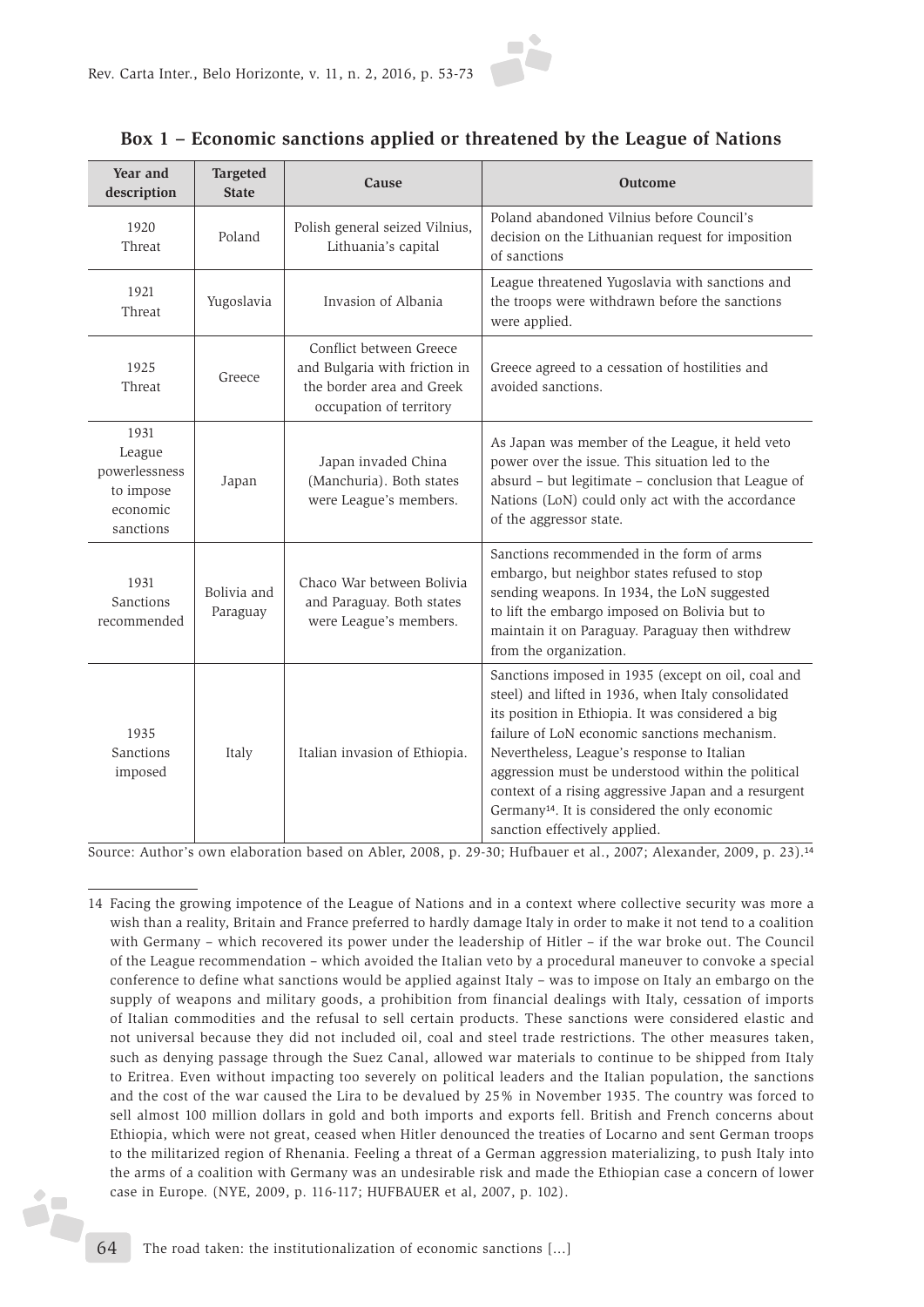Thus, despite the success of economic sanctions' threats on smaller states during the 1920s, in the following years they succumbed to the most urgent and existential needs of the central states. Facing concrete acts of aggression since 1939, states' immediate survival could not wait the time that the economic sanction needed in order to act effectively, nor could states rely on the support to be given by a collective security system unrepresentative of international society, on which neither the United States nor the Soviet Union were willing to contribute to the enforcement of measures adopted. Economic sanctions shown to be not a real option in the states' toolbox for ensuring and articulating the collective security required in order to prevent war. Instead, states would be impelled to appeal directly to weapons.

### **The United Nations: economic sanctions initially distrusted – but still there**

In the same year that the Second World War broke out, Edward Hallett Carr published "Twenty years of crisis: 1919-1939". His scathing criticism of idealistic postulates intended to remind the world of the prominence of power in world politics. Carr's goal was

> not merely to remind his readers about the importance of power in world politics, but, rather, to show that the crisis of which he wrote in 1939 was in large part the result of what he viewed as a serious mismatch between the depth of the world's disorders and the liberal solutions many thought might solve these after World War I (*apud* Cox, 2010, p. 1).

The liberal idea of equality, for instance, and its reception at the League of Nations through the formal recognition of a legal equality, which is reflected in an equality of power between states in the decision making instances, demonstrated an inadequacy for the dynamics of power at the time. The most powerful states would not join such an international organization scheme, unless the institution recently created reflected the distribution of power in the international system. Accepting this perspective, "the League of Nations could only be effective to the extent that it was an instrument of national policy of its most powerful members" (CARR, 2001, p.182).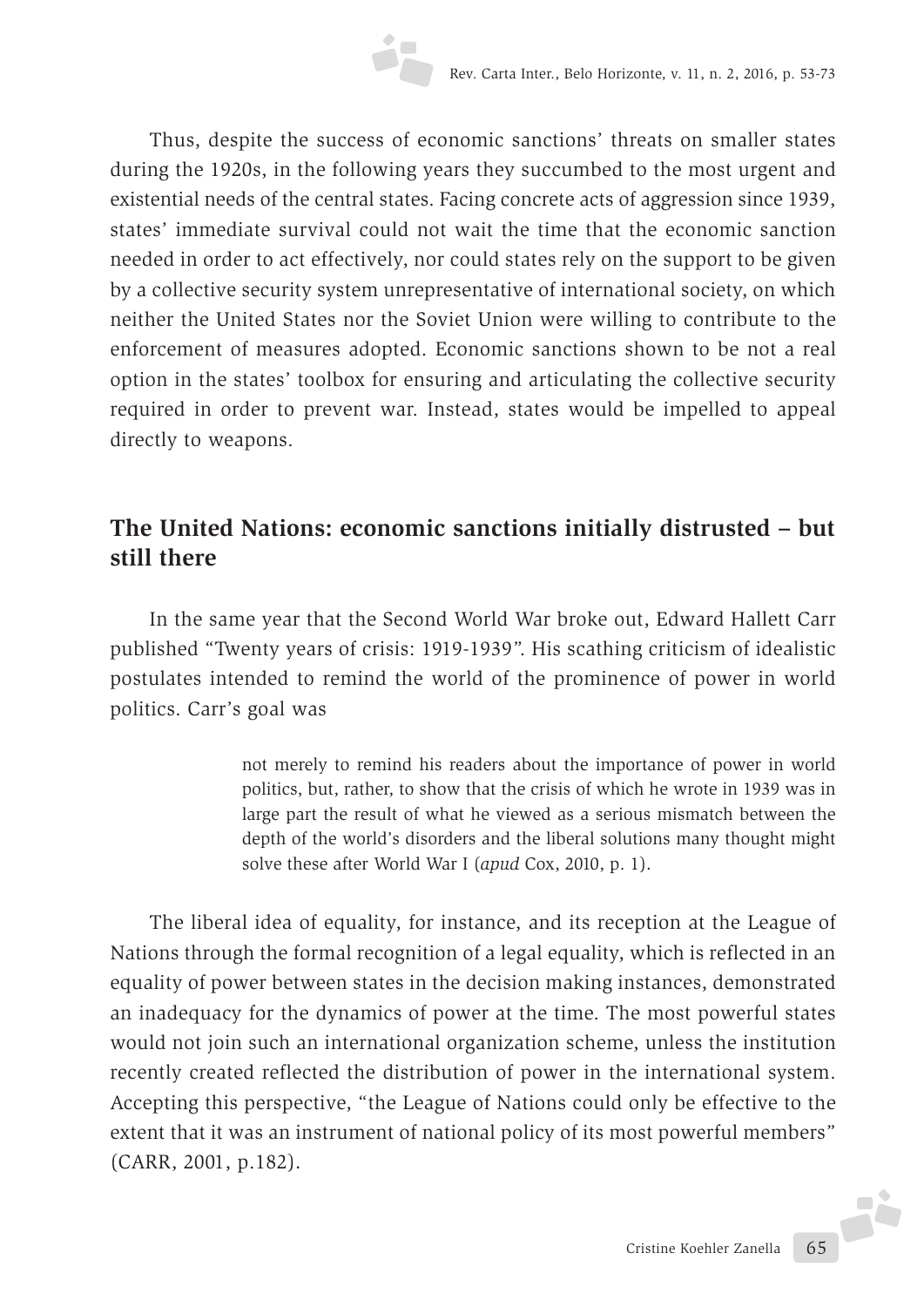

If, on the one hand, the construction of an equal system, even formally, between the states to ensure world peace was discredited, on the other, the concern with collective security was more alive than ever. Unsurprisingly, already in 1941 the Atlantic Charter, signed between the leader of the British government, Winston Churchill, and the US President, Franklin Roosevelt, enunciated the need to create an extensive and permanent general security system. In 1943, in Quebec, the two leaders agreed that the initiative to create an international organization for peace and security maintenance belonged to the states who led the fight against the Axis – the Big Four (US, Soviet Union, Britain and China).

The pillars of the new political international organization were designed at the Dumbarton Oaks meetings, in 1944. The terms accorded were also discussed at Yalta and at the San Francisco Conferences, where the UN Charter was finally adopted. The pillars discussed at Dumbarton Oaks were kept virtually unchanged: (i) the Security Council would have the primary responsibility and authority to maintain peace and security by non-military and military means; (ii) member states agree to adhere to the mandate of the Council and (iii) France and the four major leaders which resisted the Axis would be permanent members of the Security Council, each one holding veto power (ABLER, 2008, p. 32-37).

|                                         | <b>League of Nations</b>                                                             | <b>United Nations</b>                                                                                                                                                                                                                         |
|-----------------------------------------|--------------------------------------------------------------------------------------|-----------------------------------------------------------------------------------------------------------------------------------------------------------------------------------------------------------------------------------------------|
| Voting on non-<br>procedural<br>matters | Unanimity criteria both in the<br>Council and in the Assembly.                       | General Assembly: required affirmative vote of<br>2/3 of those present and voting; Security Council:<br>required affirmative vote of 9 of the 15 members<br>and the absence of the use of veto power by any<br>of the five permanent members. |
| Nature of<br>decisions                  | All resolutions, from the Council or<br>the Assembly, had no mandatory<br>character. | General Assembly resolutions: recommendations<br>nature only, with no binding character; Security<br>Council resolutions: with non-binding or binding<br>nature, depending on the will of the Council.                                        |
| <b>Military</b><br>coercion             | Not previewed.                                                                       | Previewed (Chapter VII).                                                                                                                                                                                                                      |

**Box 2 – Main institutional differences between the League of Nations and the United Nations**

Source: Author's own elaboration.

 $\bullet$ ń.

As the composition of the different bodies and the voting powers of states echoed in the new institutional structure (Table 2), there was a real incentive to the major powers to engage in the nascent organization. The solution equated a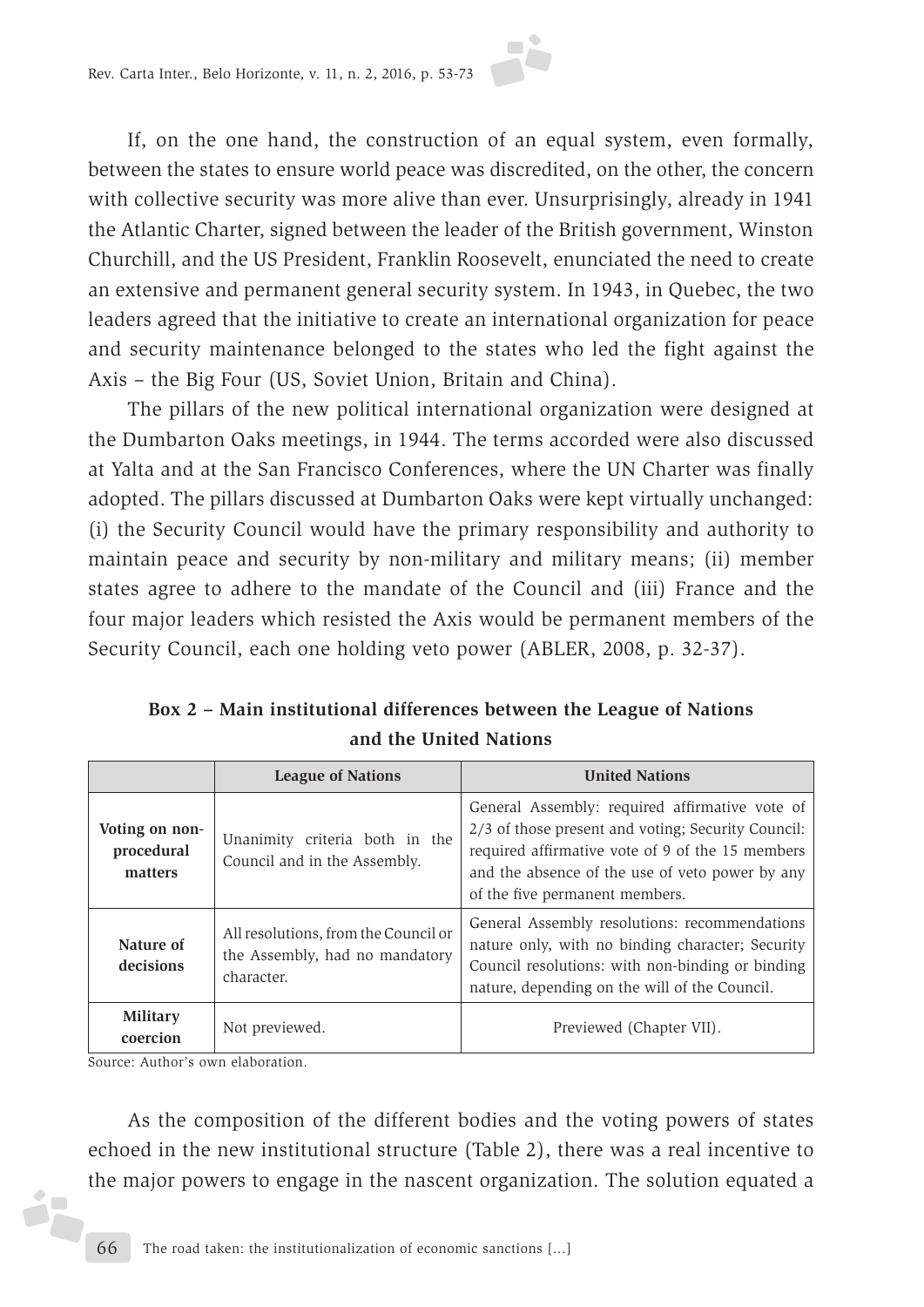series of disjunctions which existed among the discredited idealists' claims and the actual distribution of power between the states, resulting in a possible model of international collective security.

The new institutional framework pulled away doubts on critical points that emerged from the use of economic sanctions in the League of Nations. This was made possible by four changes. First, by changing the unanimity rule in the voting processes, which ended up giving too much power to small states or leading to the unusual situation of a member having to agree with its own punishment in the League of Nations. Second, by overcoming the voluntarism in deciding whether there had been a threat or a breach of the peace, and also which penalties states should apply and how. Decisions would ultimately be under the UNSC's control, which would have the power to issue binding decisions for all members. Third, by predicting the use of military force to enforce collective security if necessary. Finally, by granting veto to great powers, which could paralyze the organization if faced with the possibility of seeing it turning against them.

The gap which existed in the League of Nations regarding, on the one hand, the concern for collective security, and on the other, the distance between formal equality and the real power among the states, was repaired. The key was the structure, rules, and working mechanisms of the Security Council: "[t]he Security Council can be seen as a nineteenth century concept of balance of power integrated in the UN collective security framework" (NYE, 2009, p. 213). In these terms, it was in the interests of the most powerful nations to be part of an international organization that sought to ensure collective security.

Within this framework it was natural that the UN sanction's mechanisms were impregnated with realism. Inside the toolbox to enable collective security, economic sanctions were listed but less prominently than the use of force.

The acceptance of military mobilization provided specifically to an organization which would not be inert because of the unwillingness of less expressive countries could be explained by the general feeling that the League of Nations lacked materials and effective means of coercion. Within the realistic orientation that prevailed in the academy and among statesmen, this was necessary to avoid both the tragedy of a new world war and the ineffectiveness of the United Nations against conflicts of significant proportions:

> The planners of the United Nations were at odds on many questions, but they were in agreement from the outset that the new organization must have the power to maintain the future peace of the world through the use of international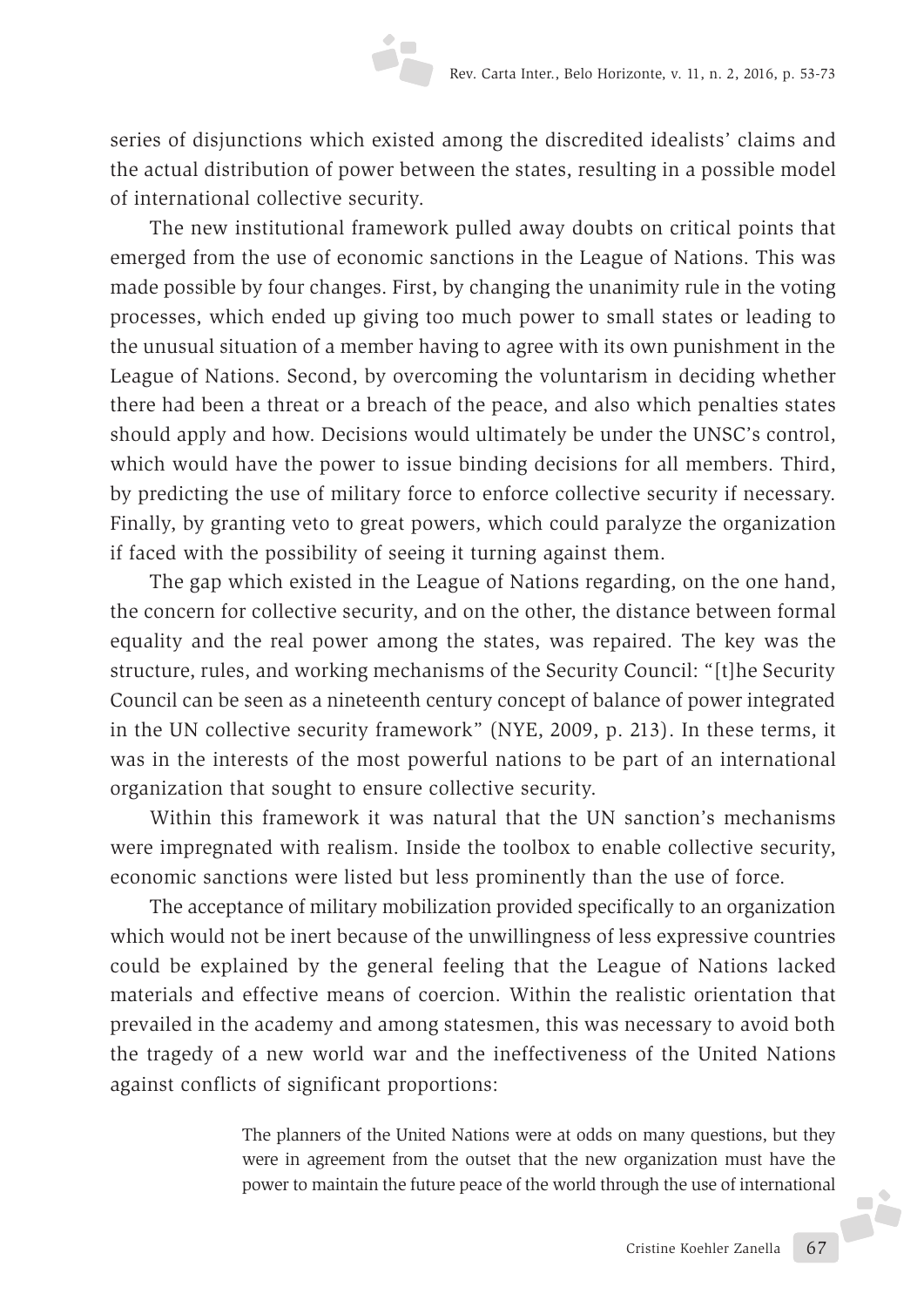

force. (…) These views reflected a preoccupation with force which was inevitable in the midst of war and, also, a general feeling that the League of Nations had failed in its task of keeping the world's peace because it had been insufficiently endowed with physical means of coercion (KIRK, 1946, p. 1081).

This concern, moreover, was not new in the political arena. Carr, criticizing the "League of Nations' affairs" stated that "the elimination of assumption of force in politics could only be the result of a completely uncritical attitude to political problems" (CARR, 2001, p. 137).

Everything was prepared to the acceptance of the vetoing right of the five permanent members of the Security Council15, the prominence of this organ in matters related to peace and security<sup>16</sup>, the mandatory character conferred on its decisions<sup>17</sup>, and the concrete provision of the use of force as a collective security mechanism18.

After World War II, the structures and dynamics of the new organization should meet the general expectation of speed and efficiency:

> Sweeping statement were made concerning the coercive powers which any new organization must have, and the public was led to believe that this time there was to be created an agency which would be able to deal with international breaches of the peace almost as swiftly and effectively as law enforcement officers deal with an individual criminal within the state (KIRK, 1946, p. 1081).

- 17 Binding nature of Security Council decisions: "Article 25. The Members of the United Nations agree to accept and carry out the decisions of the Security Council in accordance with the present Charter" (UNITED NATIONS, 1945)
- 18 Real possibility for the use of force: "Article 42. Should the Security Council consider that measures provided for in Article 41 would be inadequate or have proved to be inadequate, it may take such action by air, sea, or land forces as may be necessary to maintain or restore international peace and security. Such action may include demonstrations, blockade, and other operations by air, sea, or land forces of Members of the United Nations" (UNITED NATIONS, 1945) The operationalization of the use of force was regulated under Articles 43 to 47 of UN's Charter.

ż.

<sup>15</sup> Article 27 of the Charter provides voting rules and the privilege of veto granted to the five permanent members in the Security Council: "Article 27 – 1. Each member of the Security Council shall have one vote; 2. Decisions of the Security Council on procedural matters shall be made by an affirmative vote of nine members; 3. Decisions of the Security Council on all other matters shall be made by an affirmative vote of nine members including the concurring votes of the permanent members; provided that, in decisions under Chapter VI, and under paragraph 3 of Article 52, a party to a dispute shall abstain from voting" (UNITED NATIONS, 1945)

<sup>16</sup> The prominence of the Security Council was agreed by the Article 12 of the Charter: "Article 12 – 1. While the Security Council is exercising in respect of any dispute or situation the functions assigned to it in the present Charter, the General Assembly shall not make any recommendation with regard to that dispute or situation unless the Security Council so requests; 2. The Secretary-General, with the consent of the Security Council, shall notify the General Assembly at each session of any matters relative to the maintenance of international peace and security which are being dealt with by the Security Council and similarly notify the General Assembly, or the Members of the United Nations if the General Assembly is not in session, immediately the Security Council ceases to deal with such matters" (UNITED NATIONS, 1945)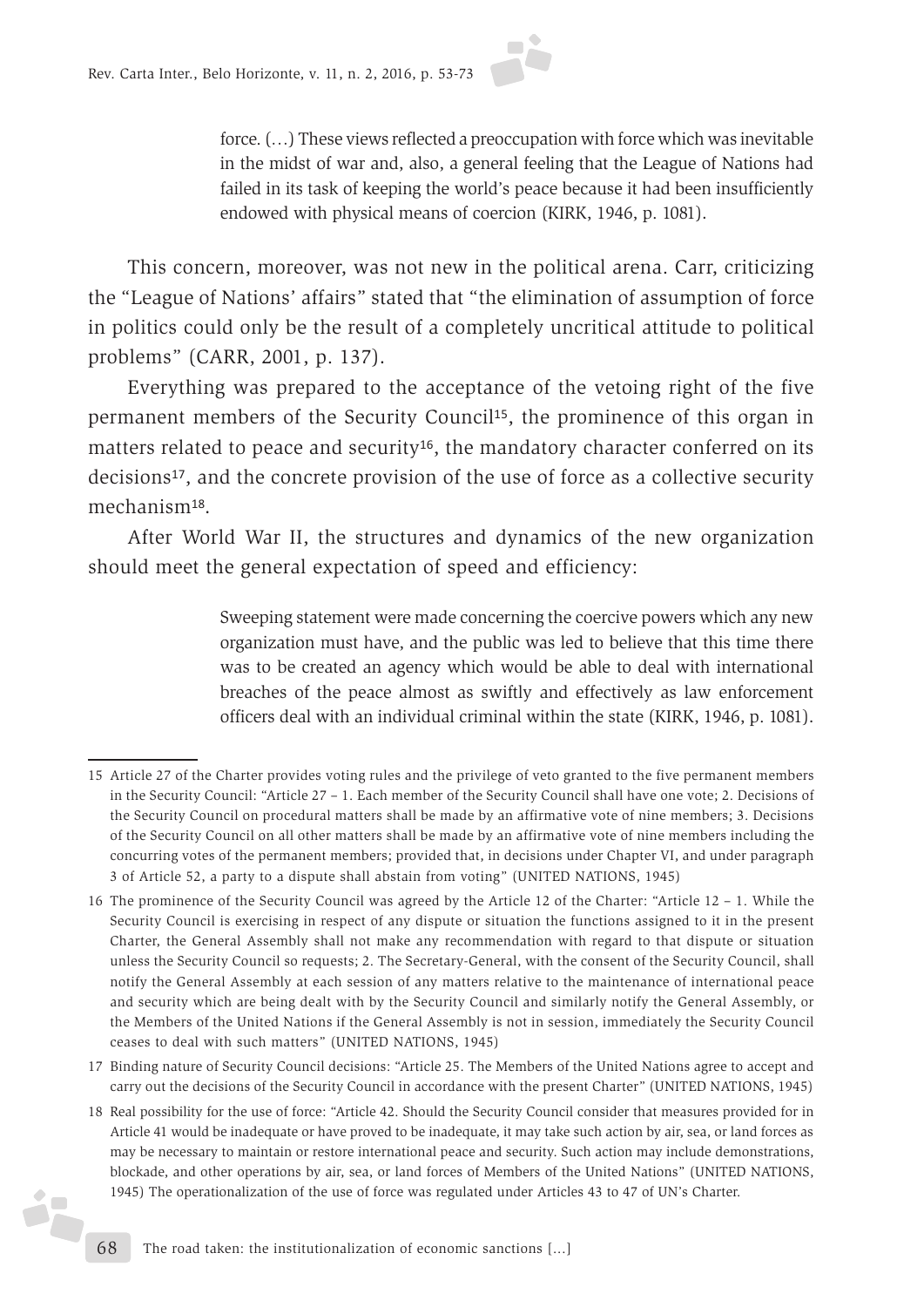In the context of agility and efficiency aimed for the new organization, any idealistic aspiration should be contextualized within the power of the states. Economic sanctions – once the most celebrated of the League of Nations' tools – although referred to in the UN Charter, were re-signified in terms of importance. They survived as an instrument less important than the use of force; one that could not claim anymore the former importance received in the League of Nations Covenant.

> The "realist" school of international relations emerged after World War II largely as a reaction to the overly optimistic expectations associated with the League of Nations. It was the "utopian" ideas associated with the League that provided grist for the "realists" mill; therefore, it was only natural that economic sanctions, as the policy instrument most closely identified with the League in the public mind, should also be denounced. Whereas military force symbolized hard-headed "realism," economic sanctions symbolized fuzzy minded "idealism" and unwillingness to face up to the hard facts of international life (BALDWIN, 1985, p. 155).

Despite being linked to idealism, the damaging power of economic sanctions was soon recognized. Differing interests between the US and the UK on the one hand, and the USSR on the other, made the situation involving the fascist regime of General Francisco Franco in Spain impossible to be resolved at the Security Council19. On December 12, 1946, under the live fascist ghost already hovering over Spain, and in the context of the Cold War, the General Assembly recommended the severance of diplomatic relations with Spain. The Western bloc considered it risky to act more emphatically – and this included mandatory economic sanctions measures against Franco:

> [...] in 1946 neither the British nor the Americans could afford the political instability and even the danger of renewed civil war which might result from any attempt to oust Franco. Consequently they were not prepared to intervene with force or support economic sanctions against him (JOHNSON, 2006, p.50).

As regards the possible impact of economic sanctions, Western countries pondered that disruption of trade ties would compromise the general economic recovery of the targeted country, eventually contributing to a Spanish inclination

<sup>19</sup> US and UK did not want an intervention, but were in the awkward position of supporting Francisco Franco to avoid the natural path to the revolution, as expected by the USSR with the deteriorating situation in Spain. J. (JOHNSON, 2006)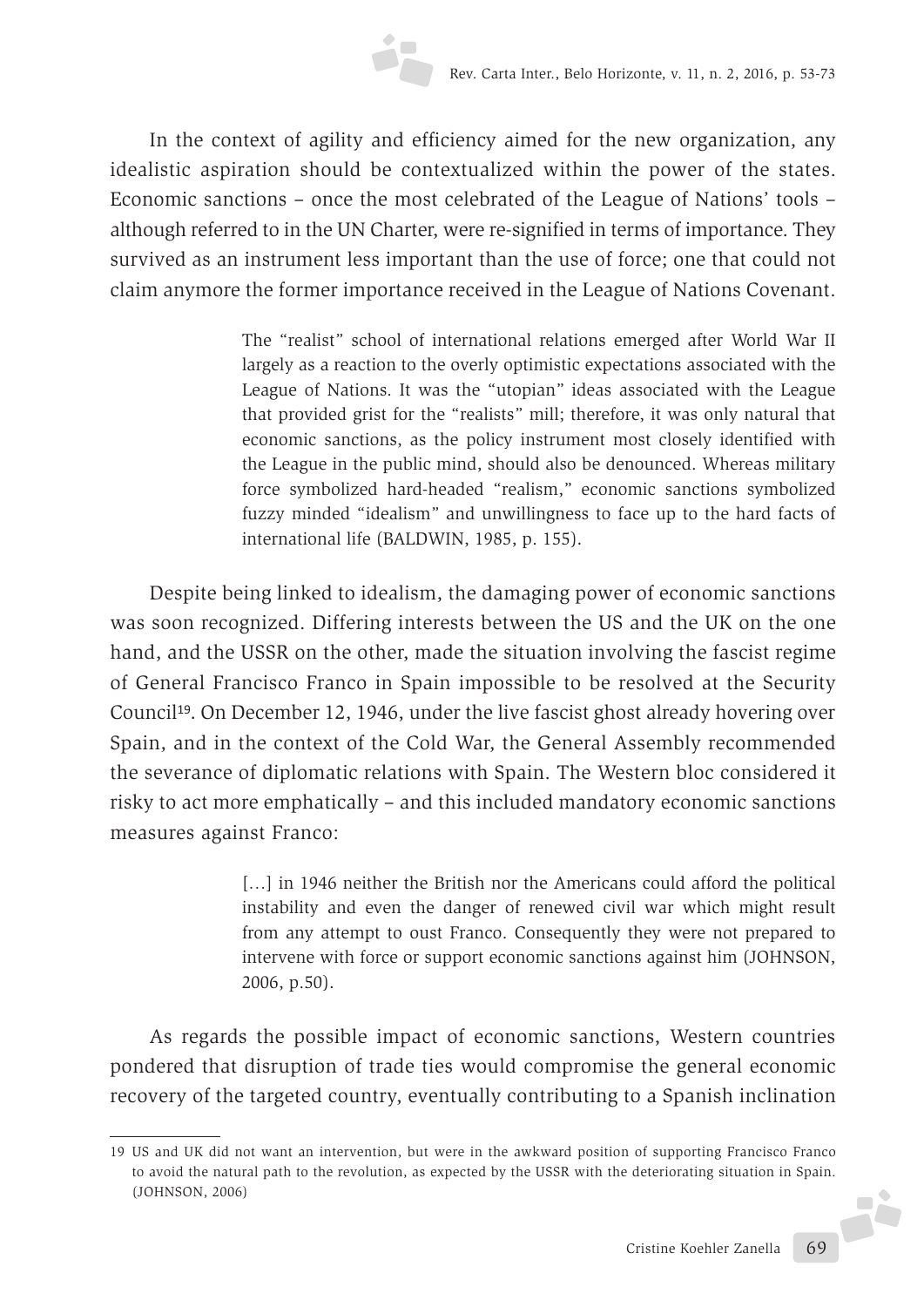

toward Soviet influence. Thus, the US held the sale of oil to Spain while the British considered the importance of this trade for supplies of food, raw materials, and industrial products.

A British cabinet note, from 6 January 1947, recognized that:

The British were reliant on Spanish fruit and vegetables and Spanish potash for fertilizer to improve post-war food production. British industry also needed Spanish raw materials and Spain used its currency earnings to purchase manufactured goods from Britain and other European states so adding to general postwar economic recovery (JOHNSON, 2006, p. 59).

The discussions on the adoption of economic sanctions at the United Nations were starting. However, the dynamics of the Cold War balance of power and the voting rules of Security Council froze the organization for forty-five years. The same happened with the imposition of economic sanctions. During the Cold War, mandatory economic sanctions were adopted only twice: against Southern Rhodesia and against South Africa, because of the abuse of power by white minorities in these countries (CORTRIGHT, LOPEZ, 2000). However, the ending of the Cold War changed the scenario.

During the 1990s, five times as many economic sanctions were imposed compared to the previous four decades. Rebirthed, economic sanctions entered the UN policy agenda and, up to these days, are one of the most important instruments in the international community´s toolbox of measures to enforce international peace and security.

### **Conclusions**

ż<mark>.</mark>

This article described the path to economic sanctions' institutionalization as an instrument to ensure international peace and security.

It started by showing that the Hague Conferences, which progressively institutionalized international arbitration as a pacific mean to solve international disputes, lead to the concern on how to enforce the arbitral sentences. Jurist Jacques Dumas article can be considered the first one to present systematic reflections on this topic and presented some concerns – as the danger to economic sanctions senders – still shape the states concerns when deciding to adopt this measure.

The end of the First World War lead to the creation of the League of Nations.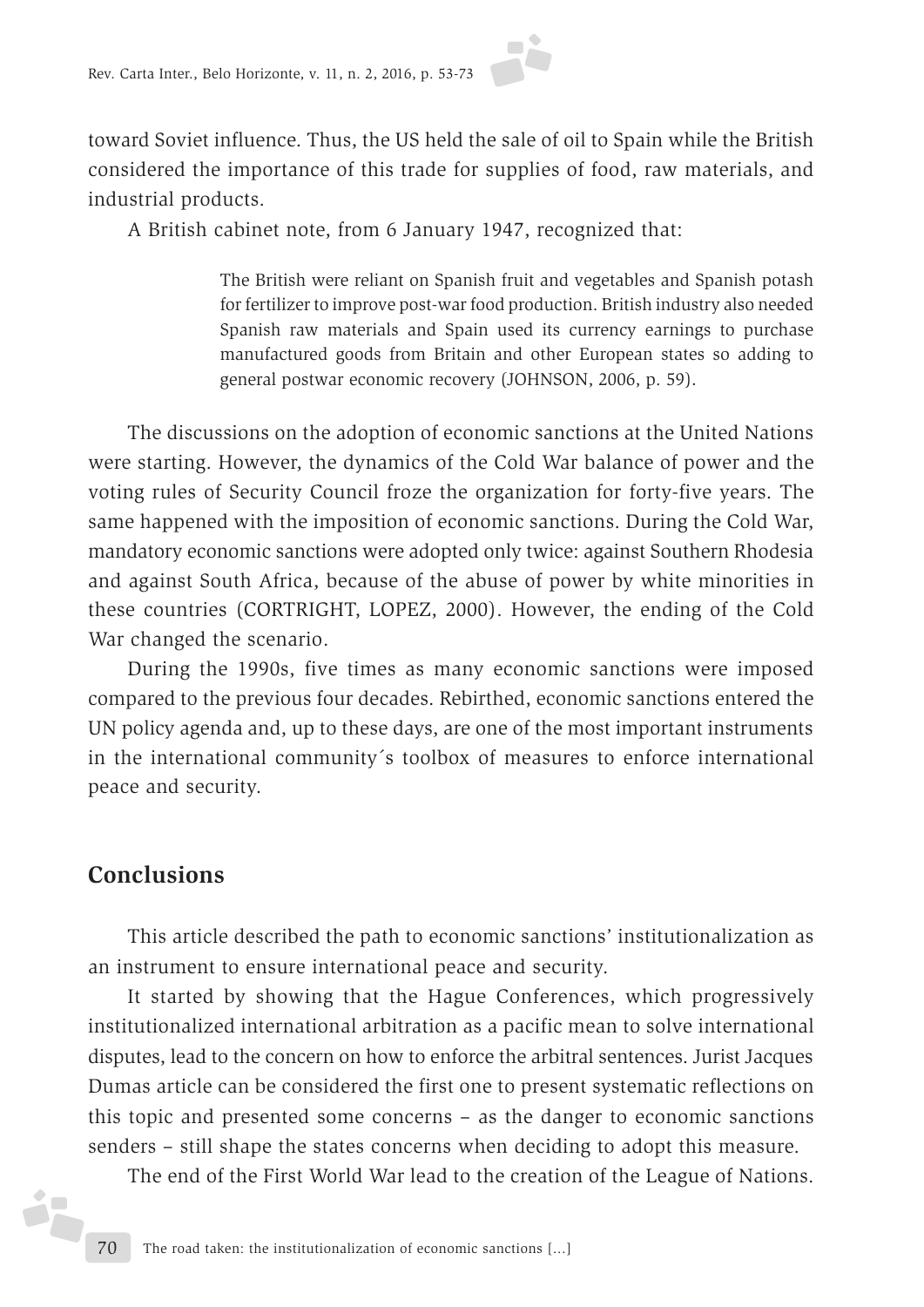In its Covenant, the economic sanctions were formally conceived as an important tool to achieve world peace and security in the international community toolbox. For the first time they had been codified internationally as an autonomous coercive measure to promote collective security, not linked to an arbitral sentence. Convinced on the economic sanctions' power to dissuade eventual aggressors, Woodrow Wilson advocated emphatically in their favor and they were previewed in article 16 of the Covenant of the League of Nations. From 1920 to 1935, economic sanctions were adopted and distrusted after the League of Nations failure to avoid the Second World War (WWII). At the dawn of WWII aggressions, the emerging realist school of international relations denounced the too 'idealistic' ideas enclosed in this organization. Excessive confidence on the power of economic sanctions were also criticized.

At the close of WWII the planners of the United Nations (UN) had a shared comprehension that the use of international force must be an important tool of the new organization. Without the emphasis that could be observed in the League of Nations Covenant, economic sanctions were then listed in article 41 of the UN Charter as one of many coercive measures to maintain peace and security. During the Cold War, the Security Council approved mandatory economic sanctions against Southern Rhodesia and against South Africa. In both cases, the reason for imposing sanctions was the condemnation of racial segregation imposed by white minorities. At those times, the condemnation of racial discrimination was one of the few subjects that received the support – or at least the absence of formalized objection – from international actors with veto power within the Security Council. In the 1990s, economic sanctions were used intensively and this measure of coercion remains until now one of the most important instruments in the Security Council´s toolbox to enforce international peace and security.

#### **References**

- ABLER, E. Michael. Retooling Economic Sanctions. Paper not published. 2008. Available at: http://works.bepress.com/e\_michael\_abler/1/. 2016, October 23.
- ALEXANDER, Kern. *Economic sanctions: law and public policy*. Basingstoke England; New York: Palgrave Macmillan. 2009
- BAKER, Betsy. Hague Peace Conferences (1899 and 1907). In: R Wolfrum (ed). *Max Planck Encyclopedia of Public International Law [MPEPIL]*: Oxford University Press. 2011.

JŻ.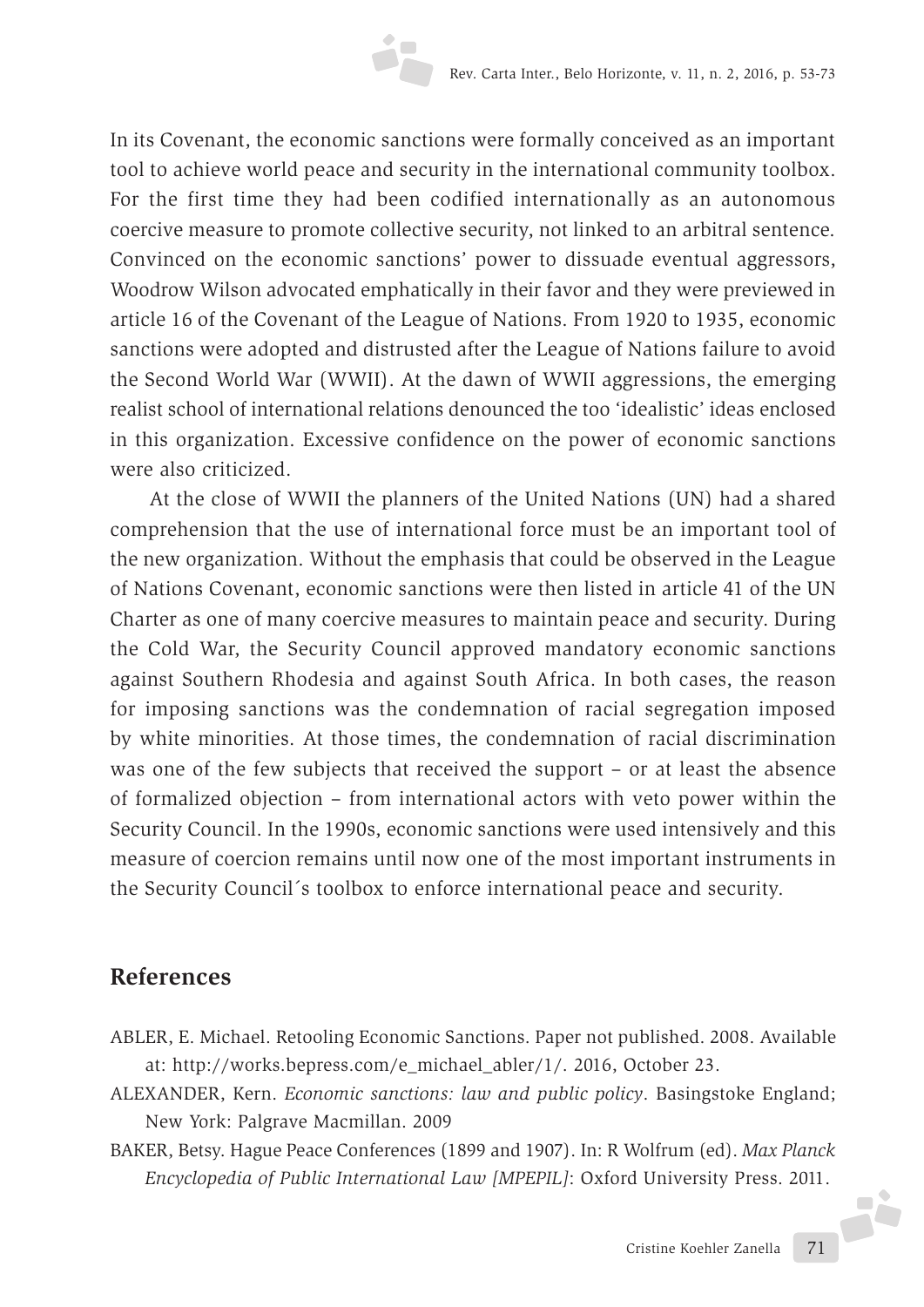

- BALDWIN, David A.. *Economic statecraft*. Princeton, N.J.: Princeton University Press. 1985.
- BARACUHY, Braz. Vencer ao perder: a natureza da diplomacia brasileira na crise da Liga das Nações (1926). Brasília: FUNAG. 2005.
- BERTRAM, Anton. *The economic weapon as a form of peaceful pressure*. London. 1932.
- BIBLIOTECA VIRTUAL DE DIREITOS HUMANOS. *A Corte Permanente de Justiça Internacional.* 2013. Disponível em: <http://www.direitoshumanos.usp.br/index. php/Corte-Internacional-de-Justi%C3%A7a/historico.html>. 2016, July 23.
- CARR, Edward Hallett. *Vinte anos de crise: 1919-1939.* Uma introdução ao estudo das relações internacionais*.* Translated by Luiz Alberto Figueiredo Machado. 2 ed, *Clássicos IPRI*. Brasília: Editora Universidade de Brasília. 2001.
- CORTRIGHT, David;LOPEZ, George A. *The sanctions decade:* assessing UN strategies in the 1990s. Boulder, CO: Lynne Rienner Publishers. 2000
- COX, Michael. *E.H.* Carr and the Crisis of Twentieth-Century Liberalism: Reflections and Lessons. *Millennium,* n. 38, v. 3, 2010
- DI NOLFO, Ennio. *Dagli imperi militari agli imperi tecnologici: la politica internazionale nel XX secolo*. Bari: Gius. Laterza & Figli Spa. 2002.
- DUMAS, Jacques. Sanctions of international arbitration. *The American Journal of International Law,* n. 5, 1911.
- EYFFINGER, Arthur. *The 1899 Hague Peace Conference:* the Parliament of man, the Federation of the world. The Hague; London: Kluwer Law International. 1999.
- GALTUNG, Johan. On the Effects of International Economic Sanctions: with examples from the case of Rhodesia. *World Politics,* n. 3. v. 19, 1967.
- GARFIELD, Richard. *The impact of economic sanctions on health and well-being*, *RRN network paper*. London: Overseas Development Institute. 1999.
- GIUMELLI, Francesco. *Coercing, constraining and signalling: explaining UN and EU sanctions after the Cold War*: ECPR Press. 2011.
- HERZ, Mônica; HOFFMANN, Andrea Ribeiro. *Organizações Internacionais: história e práticas*. Rio de Janeiro: Elsevier. Reprint, 7, 2004.
- HUFBAUER, Gary Clyde; SCHOTT, Jeffrey J.; ELLIOTT, Kimberly Ann; OEGG, Barbara. *Economic sanctions reconsidered*. 3rd ed. Washington, DC: Peterson Institute for International Economics. 2007.
- JOHNSON, Edward. Early Indications of a Freeze: Greece, Spain and the United Nations, 1946–47. *Cold War History,* n. 6, v. 1, 2006.
- KELSEN, Hans. *The law of the United Nations; a critical analysis of its fundamental problems*. New York,: F. A. Praeger. 1951.
- KIRK, Grayson. The enforcement of security. *The Yale law journal,* n.55, v.5, 1946. KISSINGER, Henry A. *Diplomacy*. London: Simon & Schuster. 1994.

á.